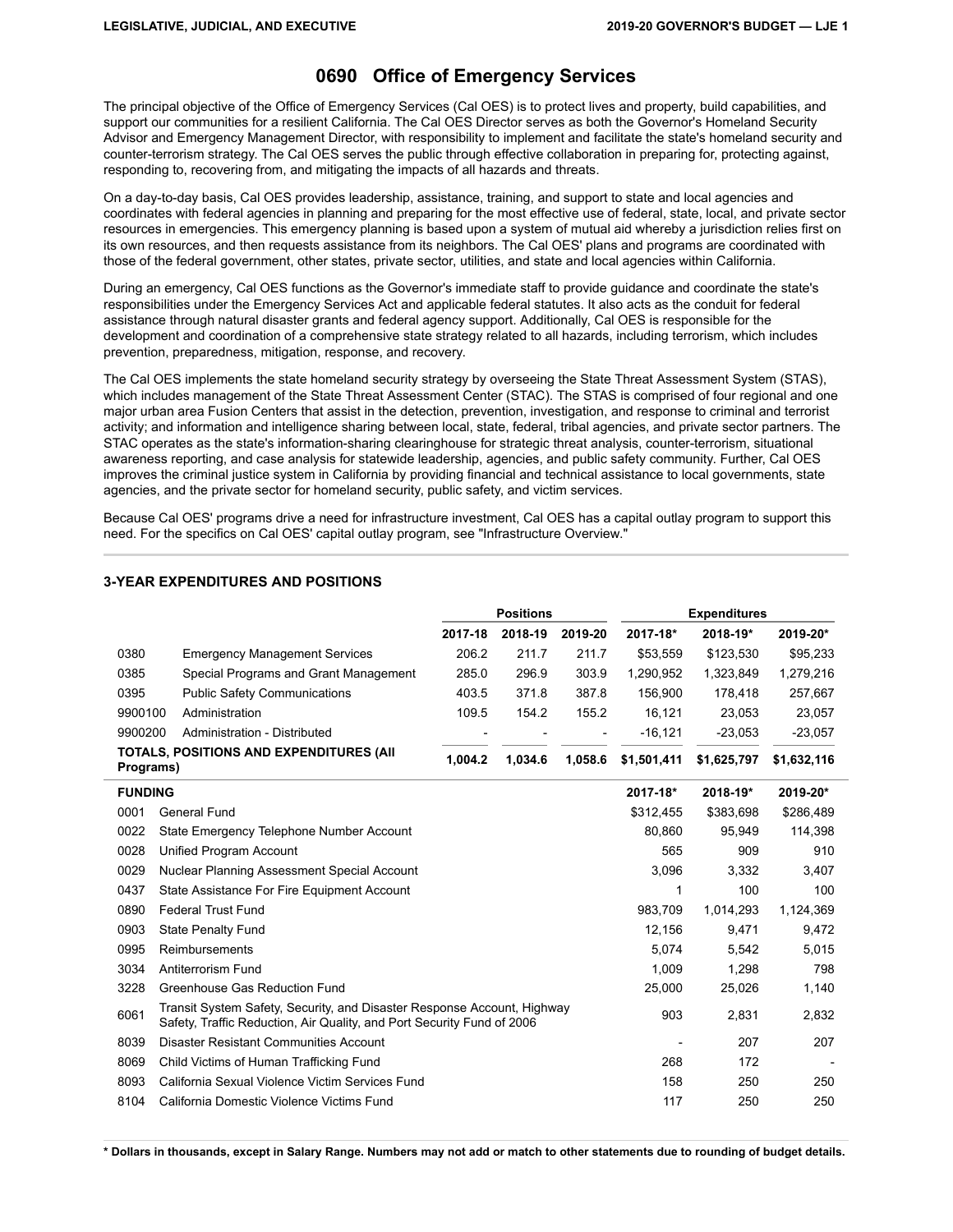| 9751 Public Safety Communications Revolving Fund | 76.040 | 82.469 | 82.479 |
|--------------------------------------------------|--------|--------|--------|
| TOTALS, EXPENDITURES, ALL FUNDS                  |        |        |        |

#### **LEGAL CITATIONS AND AUTHORITY**

DEPARTMENT AUTHORITY

Government Code, Title 2, Division 1, Chapter 7; Government Code, Title 5, Division 2, Part 1, Chapter 1, Article 6; Penal Code, Part 4, Title 6, Chapter 3.

#### **MAJOR PROGRAM CHANGES**

- Federal Trust Fund Authority Increase—The Budget includes \$110 million Federal Trust Fund to accept additional federal grant funding for the Hazard Mitigation Grant Program and the Victims of Crime Act program.
- Public Education—The Budget includes \$50 million General Fund in 2018-19 to immediately begin an education campaign on disaster preparedness and safety.
- State Emergency Telephone Network Account and 9-1-1 Advancements—The Budget includes a one-time investment of \$60 million General Fund—\$10 million in 2018-19 and \$50 million in 2019-20—that will be deposited in the State Emergency Telephone Network Account to continue implementing improvements to the state's 9-1-1 system.
- Mutual Aid System—The Budget includes \$25 million General Fund for prepositioning of existing OES and local government resources that are part of the statewide mutual aid system with the goal of enhancing disaster response readiness. Prepositioning occurs in areas of identified potential fire threat, which is determined through various means such as weather modeling, high wind zones, low humidity, and dense fire load. The prepositioned resources include, but are not limited to, fire engines, trucks, personnel, and strike teams.
- California Disaster Assistance Act Funding—The Budget includes \$20 million General Fund to increase the amount of funding available through the California Disaster Assistance Act, which is used to repair, restore, or replace public property damaged or destroyed by a disaster, and to reimburse local governments for costs associated with certain activities undertaken in response to a state of emergency.
- California Earthquake Early Warning System—The Budget sets aside \$16.3 million General Fund to further the build out of the California Earthquake Early Warning System based on findings in a recent business plan.
- California Interoperable Public Safety Radio System—The Budget includes \$10.8 million General Fund to develop and implement the California Interoperable Public Safety Radio System, which allows various agencies the ability to communicate with each other seamlessly, improve radio coverage to clients whose radio systems are geographically limited, and leverage and link to existing state and regional digital trunked radio systems.
- Human Trafficking Victim Assistance Program—The Budget includes \$10 million General Fund to continue funding for the Human Trafficking Victim Assistance Program. This grant program is designed to assist victims of sex and/or labor trafficking in recovering from the trauma they experience and reintegrating into society. Grant recipients provide comprehensive safety and supportive services, including a 24-hour crisis hotline, emergency shelter, temporary housing, emergency food and clothing, counseling, transportation, legal assistance, and referrals to existing local resources.
- Broadband Communication and 9-1-1 Integration—The Budget includes \$1 million State Emergency Telephone Number Account to support the implementation and ongoing workload associated with emergency communications coordination and First Responder Network Authority broadband network services.

|                                                       | 2018-19*                 |                              |                          | 2019-20*               |                          |                  |
|-------------------------------------------------------|--------------------------|------------------------------|--------------------------|------------------------|--------------------------|------------------|
|                                                       | General<br><b>Fund</b>   | <b>Other</b><br><b>Funds</b> | <b>Positions</b>         | General<br><b>Fund</b> | Other<br><b>Funds</b>    | <b>Positions</b> |
| <b>Workload Budget Adjustments</b>                    |                          |                              |                          |                        |                          |                  |
| <b>Workload Budget Change Proposals</b>               |                          |                              |                          |                        |                          |                  |
| • Resources for Mutual Aid System                     | \$-                      | \$-                          |                          | \$25,000               | \$-                      |                  |
| • California Earthquake Early Warning                 | $\overline{\phantom{0}}$ |                              | $\overline{\phantom{0}}$ | 16.300                 | $\overline{\phantom{a}}$ |                  |
| • California Interoperable Public Safety Radio System | $\overline{\phantom{0}}$ |                              | $\overline{\phantom{0}}$ | 10.790                 | $\overline{\phantom{a}}$ | 8.0              |

#### **DETAILED BUDGET ADJUSTMENTS**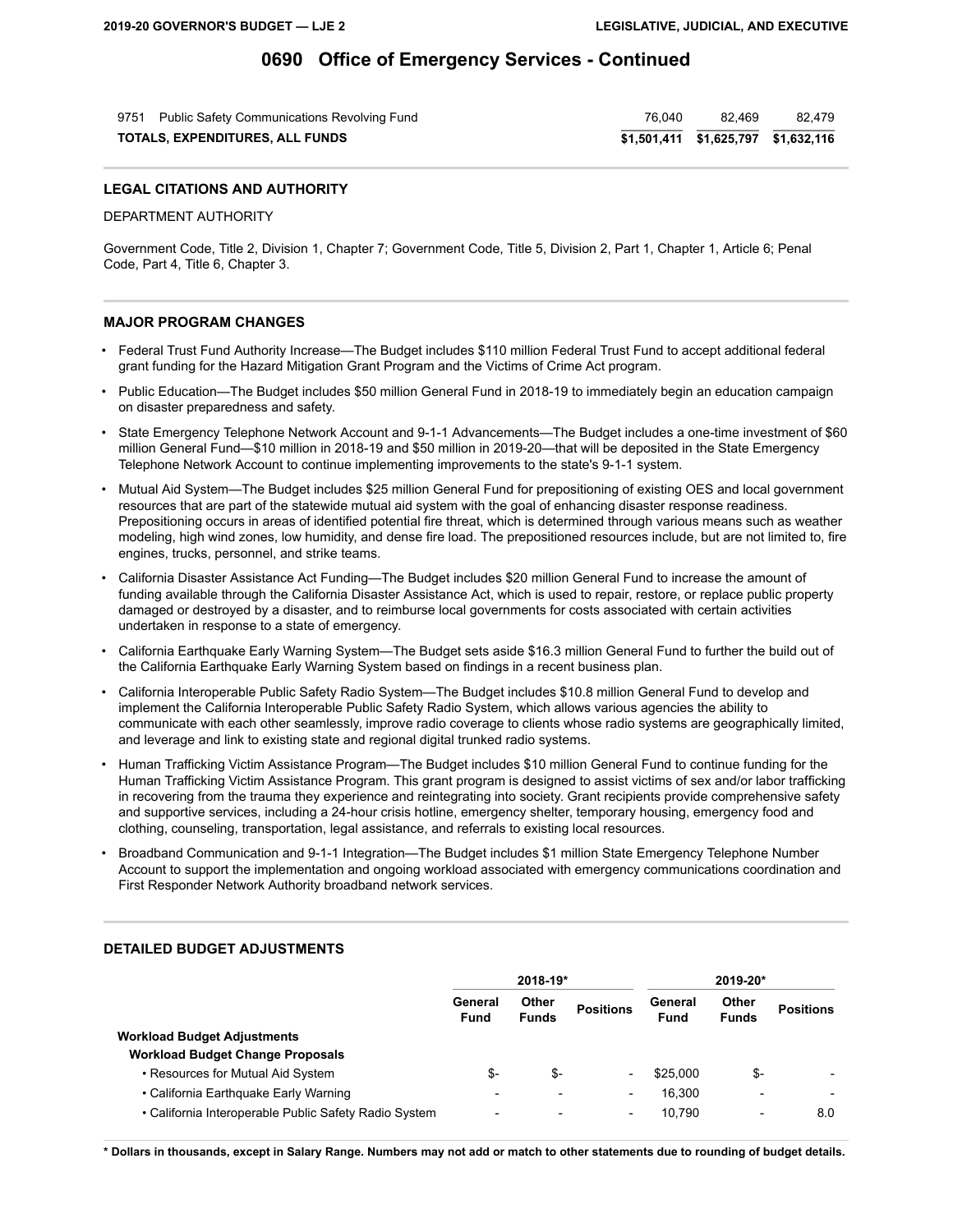| • Salary Adjustments<br>• Benefit Adjustments                                              | 684<br>265 | 2,384<br>889 | 684<br>270      | 2,384<br>910     |      |
|--------------------------------------------------------------------------------------------|------------|--------------|-----------------|------------------|------|
| • Miscellaneous Baseline Adjustments                                                       | 60,000     | $-41,389$    | 50,000          | $-34,729$        | 8.0  |
| • Chapter 449, Statutes of 2018 (SB 862)                                                   | 13,500     |              |                 |                  |      |
| • Adjustment per Government Code Section 8610.5                                            |            |              |                 | 75               |      |
| • Other Post-Employment Benefit Adjustments                                                | 298        | 686          | 298             | 686              |      |
| • California Disaster Assistance Act Adjustment                                            |            |              | 20,000          |                  |      |
| <b>Other Workload Budget Adjustments</b>                                                   |            |              |                 |                  |      |
| Totals, Workload Budget Change Proposals                                                   | \$-        | \$-          | \$64,090        | \$111,003        | 14.0 |
| • Federal Trust Fund Authority Increase<br>• Broadband Communication and 9-1-1 Integration |            |              | $\qquad \qquad$ | 110,000<br>1,003 | 6.0  |
| • Deferred Maintenance                                                                     |            |              | 2,000           |                  |      |
| • Human Trafficking Victim Assistance Program                                              |            |              | 10,000          |                  |      |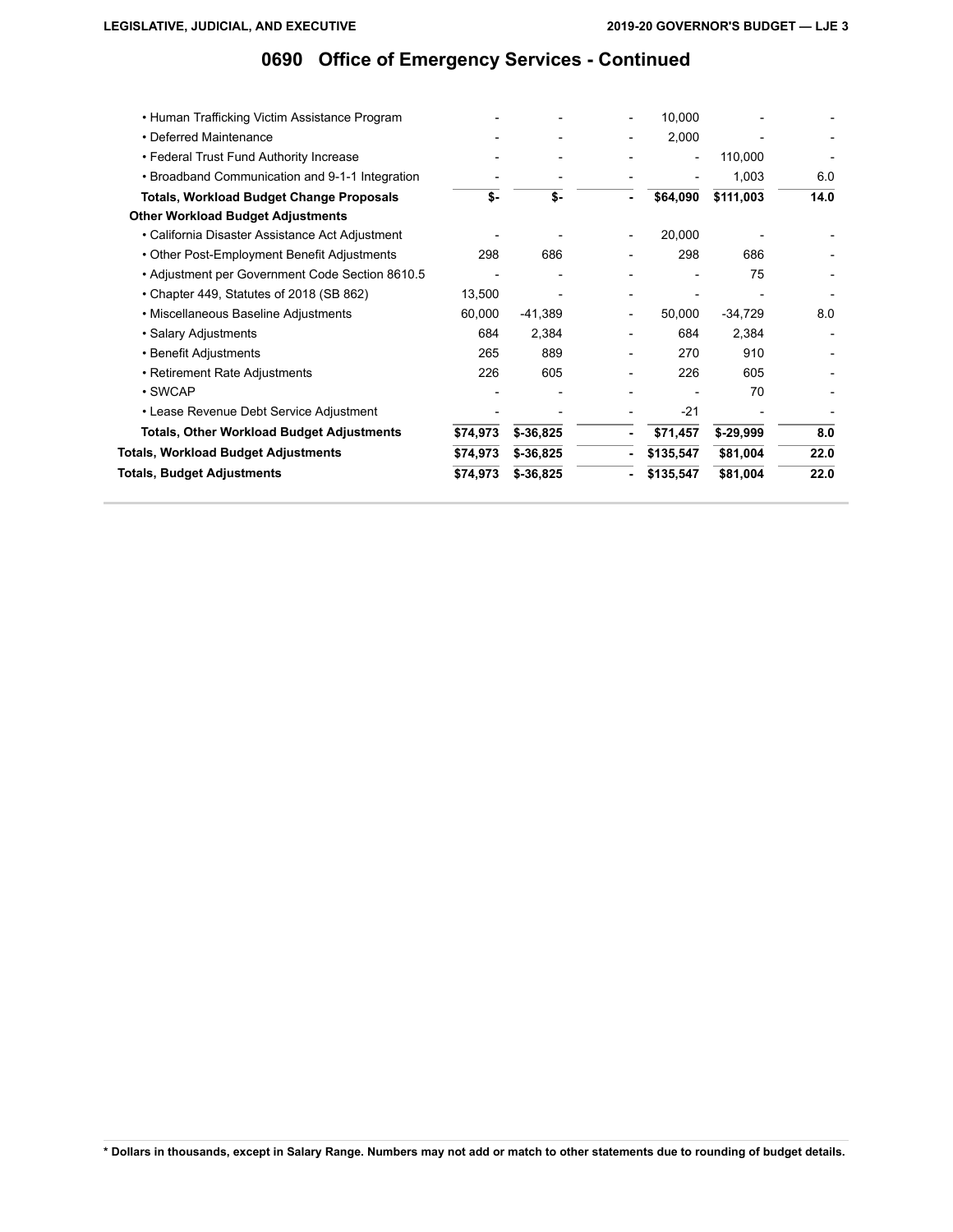### **November 2018 Wildfire Costs as of 2019-20 Governor's Budget**

### (dollars in thousands)

|                                                         | <b>Governor's Budget</b> | <b>Purpose</b>                                                |
|---------------------------------------------------------|--------------------------|---------------------------------------------------------------|
|                                                         | 2018-19                  |                                                               |
| <b>Camp Fire</b>                                        |                          |                                                               |
| Department of Resources Recycling and Recovery          | \$2,076,680              | Debris removal                                                |
| Office of Emergency Services                            | 391,450                  | Debris removal, EMAC, staging, state ops, fire response, etc. |
| Office of Emergency Services                            | 200,000                  | Contingencies                                                 |
| Department of Forestry and Fire Protection              | 93,751                   | Fire response                                                 |
| Department of General Services                          | 26,862                   | Equipment, base camp, and logistics response                  |
| Department of Toxic Substances Control                  | 11,208                   | Debris removal                                                |
| Department of Social Services                           | 7,724                    | <b>State Supplemental Grant</b>                               |
| Military Department                                     | 6,981                    | Disaster response and coordination                            |
| <b>Conservation Corps</b>                               | 4,782                    | Disaster response and coordination                            |
| Department of Water Resources                           | 2,407                    | Disaster response and coordination                            |
| <b>Highway Patrol</b>                                   | 2,217                    | Disaster response and coordination                            |
| Department of Social Services                           | 3,909                    | Disaster response and coordination                            |
| <b>Emergency Medical Services Authority</b>             | 941                      | Disaster response and coordination                            |
| Department of Motor Vehicles                            | 625                      | Disaster Recovery Center                                      |
| Department of Corrections and Rehabilitation            | 366                      | Disaster response and coordination                            |
| Department of Corrections and Rehabilitation            | 317                      | Shelter support                                               |
| Department of Motor Vehicles                            | 80                       | Facilities remediation                                        |
| <b>Contractor State License Board</b>                   | 70                       | Disaster Recovery Center                                      |
| Department of Fish and Wildlife                         | 44                       | Disaster response and coordination                            |
| Department of Rehabilitation                            | 13                       | Disaster response and coordination                            |
| Department of Parks and Recreation                      | $\overline{7}$           | Fleet service and repairs                                     |
| <b>Subtotal Camp Fire</b>                               | \$2,830,434              |                                                               |
|                                                         |                          |                                                               |
| <b>Woolsey and Hill Fires</b>                           |                          |                                                               |
| Department of Resources Recycling and Recovery          | \$140,517                | Debris removal                                                |
| Department of Forestry and Fire Protection              | 64,608                   | Fire response                                                 |
| Office of Emergency Services                            | 27,130                   | Debris removal and disaster response and coordination         |
| Department of Toxic Substances Control                  | 2,912                    | Debris removal                                                |
| Department of Parks and Recreation                      | 973                      | Damage assessment and equipment replacement                   |
| Department of Motor Vehicles                            | 389                      | Disaster Recovery Center                                      |
| <b>Highway Patrol</b>                                   | 262                      | Disaster response and coordination                            |
| Department of Corrections and Rehabilitation            | 112                      | Disaster response and coordination                            |
| Department of Water Resources                           | 101                      | Flood fight container support                                 |
| Military Department                                     | 60                       | Disaster response and coordination                            |
| <b>Contractor State License Board</b>                   | 60                       | Disaster Recovery Center                                      |
| Department of General Services                          | 48                       | Logistics response                                            |
| Department of Fish and Wildlife                         | 21                       | Disaster response and coordination                            |
| Department of Motor Vehicles                            | 8                        | Facilities remediation                                        |
| <b>Subtotal Woolsey and Hill Fires</b>                  | \$237,201                |                                                               |
|                                                         |                          |                                                               |
| <b>Total Estimated Expenditures</b>                     | \$3,067,635              |                                                               |
| <b>Total Estimated Federal Cost Share</b> <sup>1/</sup> | $-$ \$2,144,546          |                                                               |
| <b>Net General Fund Cost</b>                            | \$923,090                |                                                               |

 $^{\mathrm{1\prime}}$  Governor's Budget assumes a federal cost share of 75 percent of eligible expenditures.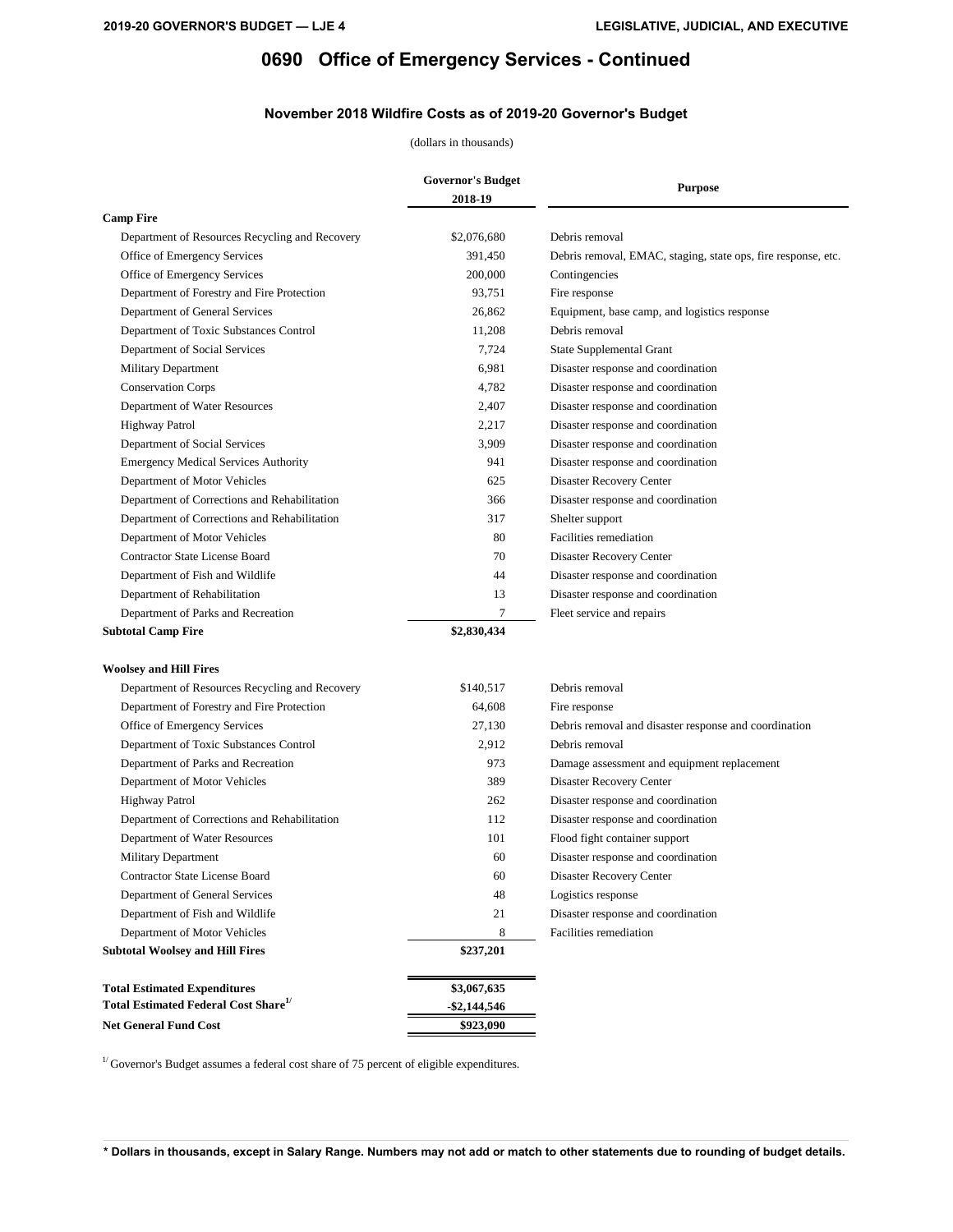| Component | <b>Program Name</b>                                                  | <b>Source of Funds</b>                         | <b>Actual</b><br><b>Expenditures</b><br>2017-18 | <b>Proposed</b><br><b>Expenditures</b><br>2018-19 | <b>Proposed</b><br><b>Expenditures</b><br>2019-20 |
|-----------|----------------------------------------------------------------------|------------------------------------------------|-------------------------------------------------|---------------------------------------------------|---------------------------------------------------|
|           | <b>Public Safety / Victim Services</b>                               |                                                |                                                 |                                                   |                                                   |
| 0385.101  | Victim-Witness Assistance                                            | 0903 State Penalty Fund                        | 7,963                                           | 5,894                                             | 5,894                                             |
| 0385.102  | Victims' Legal Resource Center                                       | 0001 General Fund                              | 37                                              | 37                                                | 37                                                |
| 0385.151  | Domestic Violence <sup>1/</sup>                                      | 0001 General Fund                              | 20,602                                          | 30,602                                            | 20,602                                            |
| 0385.151  | Domestic Violence <sup>1/</sup>                                      | 0890 Federal Trust Fund                        | 8.551                                           | 8.510                                             | 8,510                                             |
| 0385.152  | Family Violence Prevention                                           | 0001 General Fund                              | 45                                              | 5,045                                             | 45                                                |
| 0385.161  | Violence Against Women Act                                           | 0890 Federal Trust Fund                        | 14.773                                          | 14,300                                            | 14,300                                            |
| 0385.301  | Rape Crisis <sup>1/</sup>                                            | 0001 General Fund                              | 45                                              | 5,045                                             | 45                                                |
| 0385.301  | Rape Crisis <sup>1/</sup>                                            | 0903 State Penalty Fund                        | 2,314                                           | 1,710                                             | 1,710                                             |
| 0385.351  | Homeless Youth                                                       | 0001 General Fund                              | 10,356                                          | 1,356                                             | 356                                               |
| 0385.351  | Homeless Youth                                                       | 0903 State Penalty Fund                        |                                                 | 344                                               | 344                                               |
| 0385.352  | Youth Emergency Telephone Refer                                      | 0001 General Fund                              | 314                                             | 314                                               | 314                                               |
| 0385.353  | Child Sexual Abuse & Exploitation                                    | 0903 State Penalty Fund                        | 622                                             | 115                                               | 115                                               |
| 0385.354  | Child Sexual Abuse Prevention/Trng                                   | 0001 General Fund                              | 272                                             | 272                                               | 272                                               |
| 0385.451  | Victims of Crime Act                                                 | 0890 Federal Trust Fund                        | 225,179                                         | 232,000                                           | 282,000                                           |
| 0385.504  | Project Safe Neighborhoods                                           | 0890 Federal Trust Fund                        | 450                                             | 700                                               | 700                                               |
| 0385.523  | Forensic Science Improvement Act                                     | 0890 Federal Trust Fund                        | 841                                             | 2,090                                             | 2,090                                             |
| 0385.541  | Public Pros/Pub Defender Training                                    | 0903 State Penalty Fund                        | 450                                             | 450                                               | 450                                               |
| 0385.902  | Child Justice Act                                                    | 0890 Federal Trust Fund                        | 1.426                                           | 1.800                                             | 1.800                                             |
| 0385.908  | Internet Crimes Against Children                                     | 0001 General Fund                              | 1,000                                           | 5,000                                             |                                                   |
| 0385.911  | Child Victims of Human Trafficking                                   | 8069 Child Victims Human Traff Fund            | 268                                             | 172                                               |                                                   |
| 0385.912  | Human Trafficking Victims Assistance                                 | 0001 General Fund                              | 5,000                                           | 10,000                                            | 10,000                                            |
| 0385.913  | CA Sexual Violence Victim Services                                   | 8093 CA Sexual Violence Victim Services Fund   | 158                                             | 250                                               | 250                                               |
| 0385.918  | California Domestic Violence Victims Program                         | 8104 California Domestic Violence Victims Fund | 117                                             | 250                                               | 250                                               |
| 0385.920  | Improving Outcomes for Child & Youth Victims 0890 Federal Trust Fund |                                                | 576                                             |                                                   |                                                   |
| 0385.921  | Family Justice Centers                                               | 0001 General Fund                              |                                                 | 10,000                                            |                                                   |
|           |                                                                      | <b>Public Safety / Victim Services Total</b>   | \$301,359                                       | \$336,256                                         | \$350,084                                         |
|           | Total, Program 0385-Victim Services Projects, Local Assistance       |                                                | \$301,359                                       | \$336,256                                         | \$350,084                                         |
|           | $\frac{1}{2}$ Program has multiple funding sources.                  |                                                | \$301,359                                       | \$336,256                                         | \$350,084                                         |

## **Program 0385-Victim Services Projects, Local Assistance**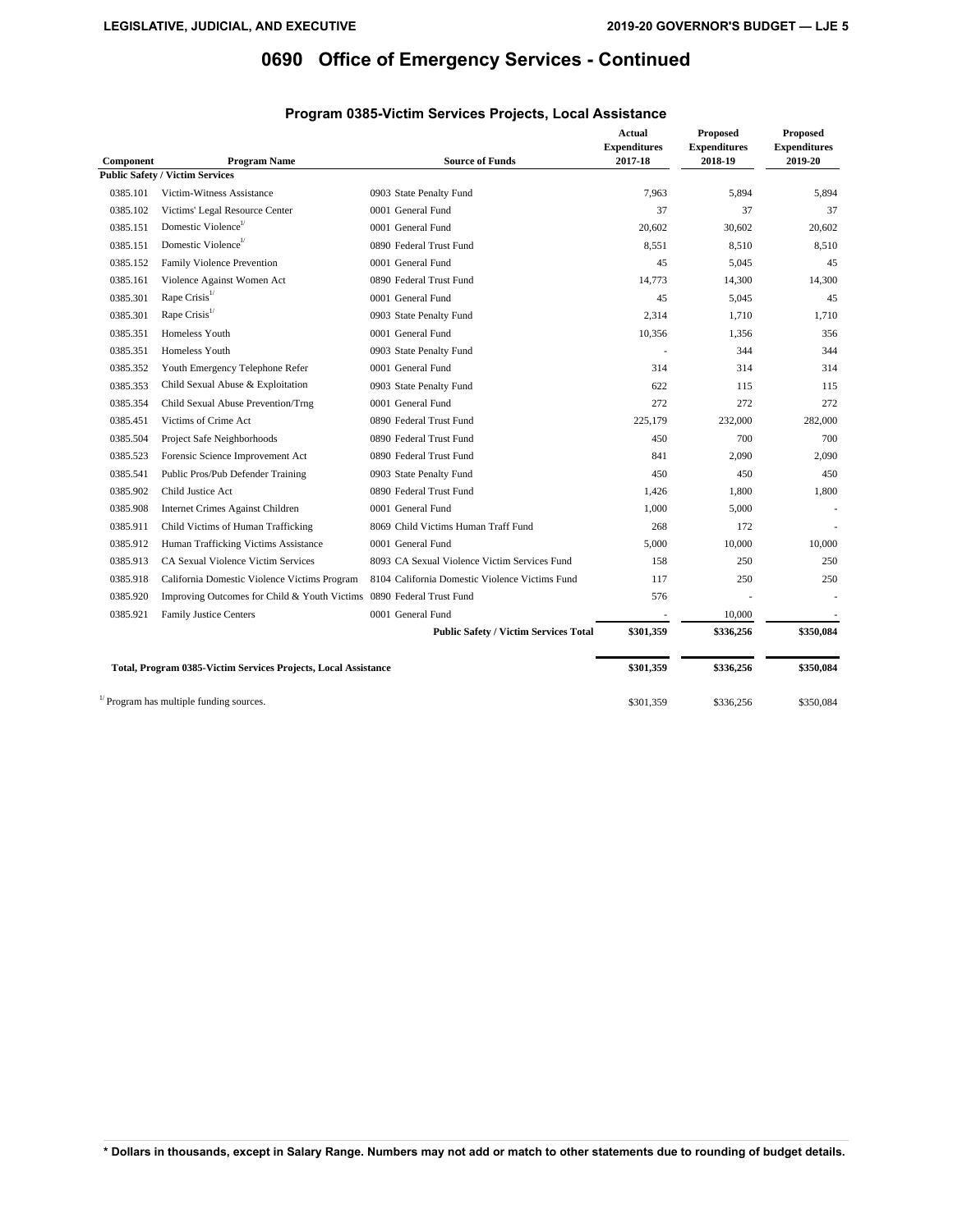#### **PROGRAM DESCRIPTIONS**

#### 0380 - EMERGENCY MANAGEMENT SERVICES

Through the Emergency Management Services and Homeland Security Program, Cal OES provides effective use of federal, state, and local resources, through the mutual aid system to jurisdictions whose resources and services are overextended in a disaster situation. In addition, this program develops and coordinates a comprehensive state strategy related to an all-hazards approach that includes prevention, preparedness, mitigation, response, and recovery consistent with the National Strategy on Homeland Security. Central to this effort is maintaining operational readiness at all levels of government. Within this program, Cal OES also trains emergency managers, responders, and state and local leaders in preparedness and response to all hazards.

#### 0385 - SPECIAL PROGRAMS AND GRANT MANAGEMENT

The Cal OES serves as the State Administering Agent for federal homeland security, emergency management, and victim services grants and is the primary liaison with the Federal Emergency Management Agency, the United States Department of Homeland Security, and other federal agencies. Additionally, Cal OES serves as an advocate for local public safety, emergency management, and public and private agencies operating public safety and victim service programs. As part of its grant management role, Cal OES administers the California Disaster Assistance Act and provides eligible local agencies with financial assistance to recover from disasters. Included in this program is the State Threat Assessment Center which is the centerpiece of the state's intelligence information sharing environment and serves as the Governor's designated primary fusion center.

#### 0395 - PUBLIC SAFETY COMMUNICATIONS

Public Safety Communications (PSC) serves the State of California by providing public safety communications to the state's first responders and oversight of the 9-1-1 system to the people of California. The PSC is dedicated to the preservation and protection of human life and public safety by delivering reliable and dependable communication services keeping the public connected during times of crisis.

#### 9900 - ADMINISTRATION AND EXECUTIVE

The Administration and Executive Program provides the overall policy direction of Cal OES and support services such as accounting, fiscal, personnel, information technology, and business services.

|      |                                              | 2017-18*                 | 2018-19* | $2019 - 20*$ |
|------|----------------------------------------------|--------------------------|----------|--------------|
|      | <b>PROGRAM REQUIREMENTS</b>                  |                          |          |              |
| 0380 | <b>EMERGENCY MANAGEMENT SERVICES</b>         |                          |          |              |
|      | <b>State Operations:</b>                     |                          |          |              |
| 0001 | General Fund                                 | \$32,393                 | \$38,554 | \$38,289     |
| 0028 | Unified Program Account                      | 565                      | 909      | 910          |
| 0029 | Nuclear Planning Assessment Special Account  | 647                      | 1.199    | 1.210        |
| 0437 | State Assistance For Fire Equipment Account  | 100                      | 100      | 100          |
| 0890 | <b>Federal Trust Fund</b>                    | 13,940                   | 22,833   | 22,702       |
| 0995 | Reimbursements                               | 5,074                    | 5,522    | 4,995        |
| 3034 | Antiterrorism Fund                           | 462                      | 680      | 680          |
| 3228 | Greenhouse Gas Reduction Fund                | $\overline{\phantom{a}}$ | 25.026   | 1.140        |
| 8039 | Disaster Resistant Communities Account       |                          | 207      | 207          |
|      | <b>Totals, State Operations</b>              | \$53,181                 | \$95,030 | \$70,233     |
|      | Local Assistance:                            |                          |          |              |
| 0001 | General Fund                                 | \$-                      | \$28,500 | \$25,000     |
| 0029 | Nuclear Planning Assessment Special Account  | 378                      |          |              |
|      | <b>Totals, Local Assistance</b>              | \$378                    | \$28,500 | \$25,000     |
|      | <b>PROGRAM REQUIREMENTS</b>                  |                          |          |              |
| 0385 | <b>SPECIAL PROGRAMS AND GRANT MANAGEMENT</b> |                          |          |              |

#### **DETAILED EXPENDITURES BY PROGRAM**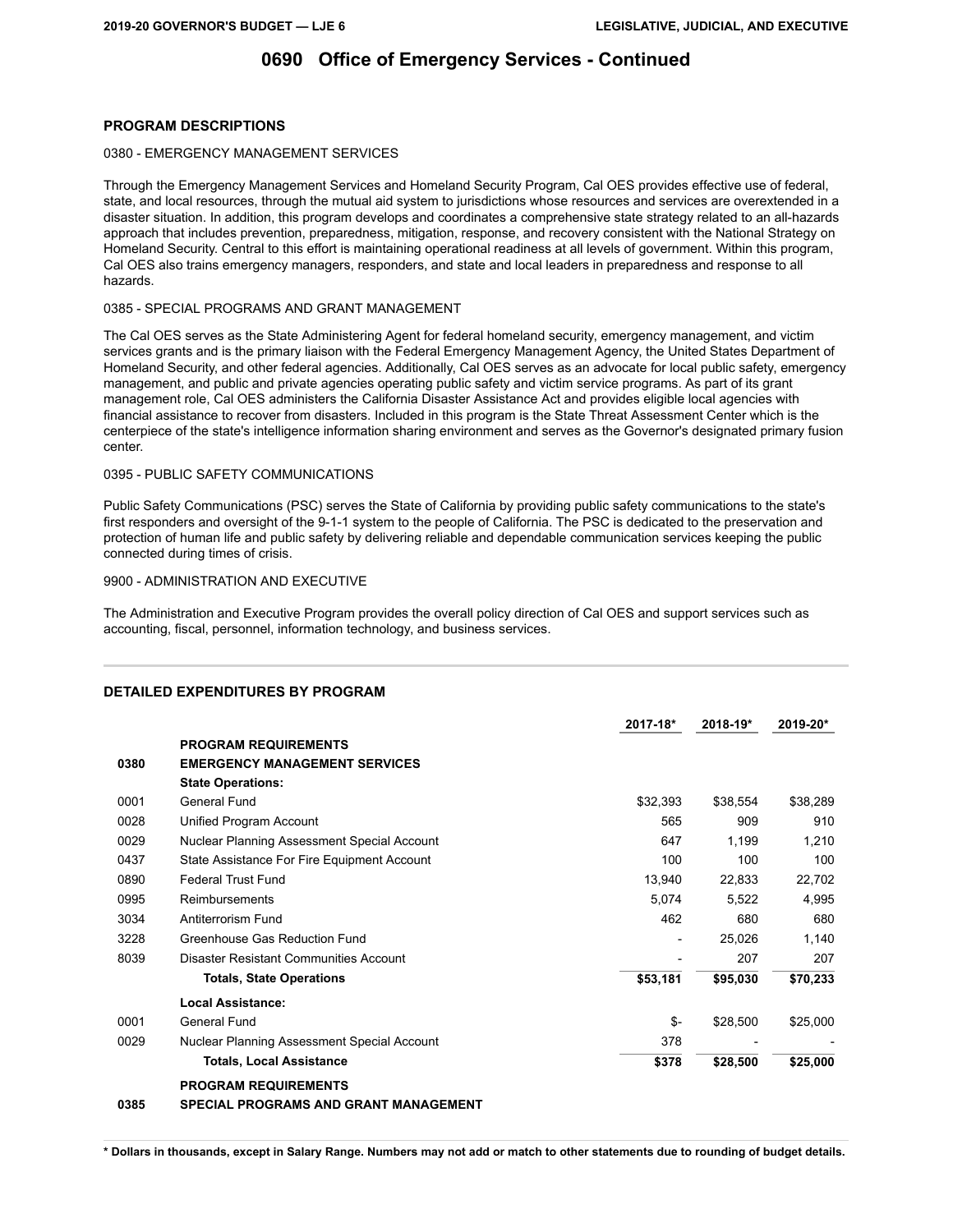| 0001<br>General Fund<br>\$166,105<br>\$53,344<br>\$46,438<br>0437<br>-99<br>State Assistance For Fire Equipment Account<br>0890<br>62,294<br><b>Federal Trust Fund</b><br>48,811<br>62,501<br>0903<br>807<br>State Penalty Fund<br>958<br>959<br>0995<br>20<br>20<br>Reimbursements<br>3034<br>Antiterrorism Fund<br>47<br>118<br>118<br>Transit System Safety, Security, and Disaster Response Account, Highway<br>6061<br>2,832<br>903<br>2,831<br>Safety, Traffic Reduction, Air Quality, and Port Security Fund of 2006<br><b>Totals, State Operations</b><br>\$216,574<br>\$112,868<br>\$119,565<br>Local Assistance:<br>0001<br>General Fund<br>\$113,957<br>\$263,300<br>\$115,972<br>0029<br>Nuclear Planning Assessment Special Account<br>2,071<br>2,133<br>2,197<br>1,039,166<br>0890<br><b>Federal Trust Fund</b><br>920,958<br>929,166<br>0903<br><b>State Penalty Fund</b><br>11,349<br>8,513<br>8,513<br>3034<br>500<br>500<br>Antiterrorism Fund<br>3228<br>Greenhouse Gas Reduction Fund<br>25,000<br>8069<br>172<br>Child Victims of Human Trafficking Fund<br>268<br>8093<br>California Sexual Violence Victim Services Fund<br>158<br>250<br>250<br>8104<br>California Domestic Violence Victims Fund<br>250<br>250<br>117<br>\$1,074,378<br>\$1,204,284<br><b>Totals, Local Assistance</b><br>\$1,166,348<br><b>PROGRAM REQUIREMENTS</b><br><b>PUBLIC SAFETY COMMUNICATIONS</b><br>0395<br><b>State Operations:</b><br>\$-<br>\$60,790<br>0001<br>General Fund<br>\$-<br>0022<br>State Emergency Telephone Number Account<br>2,367<br>16,361<br>$-29,873$<br>9751<br><b>Public Safety Communications Revolving Fund</b><br>76,040<br>82,469<br>82,479<br><b>Totals, State Operations</b><br>\$113,396<br>\$78,407<br>\$98,830<br><b>Local Assistance:</b><br>0022<br>State Emergency Telephone Number Account<br>\$78,493<br>\$79,588<br>\$144,271<br><b>Totals, Local Assistance</b><br>\$78,493<br>\$79,588<br>\$144,271<br><b>SUBPROGRAM REQUIREMENTS</b><br>9900100<br><b>Administration</b><br><b>State Operations:</b><br>General Fund<br>0001<br>\$16,121<br>\$23,053<br>\$23,057<br><b>Totals, State Operations</b><br>\$16,121<br>\$23,053<br>\$23,057<br><b>SUBPROGRAM REQUIREMENTS</b><br>9900200<br><b>Administration - Distributed</b><br><b>State Operations:</b><br>0001<br><b>General Fund</b><br>$-$16,121$<br>$-$23,053$<br>$-$23,057$<br><b>Totals, State Operations</b><br>$-$16,121$<br>$-$23,053$<br>$-$ \$23,057<br><b>TOTALS, EXPENDITURES</b><br>348,162<br>313,425<br>296,497<br><b>State Operations</b><br>Local Assistance<br>1,153,249<br>1,312,372<br>1,335,619<br><b>Totals, Expenditures</b><br>\$1,501,411<br>\$1,625,797<br>\$1,632,116 | <b>State Operations:</b> |  |  |
|------------------------------------------------------------------------------------------------------------------------------------------------------------------------------------------------------------------------------------------------------------------------------------------------------------------------------------------------------------------------------------------------------------------------------------------------------------------------------------------------------------------------------------------------------------------------------------------------------------------------------------------------------------------------------------------------------------------------------------------------------------------------------------------------------------------------------------------------------------------------------------------------------------------------------------------------------------------------------------------------------------------------------------------------------------------------------------------------------------------------------------------------------------------------------------------------------------------------------------------------------------------------------------------------------------------------------------------------------------------------------------------------------------------------------------------------------------------------------------------------------------------------------------------------------------------------------------------------------------------------------------------------------------------------------------------------------------------------------------------------------------------------------------------------------------------------------------------------------------------------------------------------------------------------------------------------------------------------------------------------------------------------------------------------------------------------------------------------------------------------------------------------------------------------------------------------------------------------------------------------------------------------------------------------------------------------------------------------------------------------------------------------------------------------------------------------------------------------------------------------------------------------------------------------------------------------------------------------------------------------------------------------------------------------------------------------|--------------------------|--|--|
|                                                                                                                                                                                                                                                                                                                                                                                                                                                                                                                                                                                                                                                                                                                                                                                                                                                                                                                                                                                                                                                                                                                                                                                                                                                                                                                                                                                                                                                                                                                                                                                                                                                                                                                                                                                                                                                                                                                                                                                                                                                                                                                                                                                                                                                                                                                                                                                                                                                                                                                                                                                                                                                                                                |                          |  |  |
|                                                                                                                                                                                                                                                                                                                                                                                                                                                                                                                                                                                                                                                                                                                                                                                                                                                                                                                                                                                                                                                                                                                                                                                                                                                                                                                                                                                                                                                                                                                                                                                                                                                                                                                                                                                                                                                                                                                                                                                                                                                                                                                                                                                                                                                                                                                                                                                                                                                                                                                                                                                                                                                                                                |                          |  |  |
|                                                                                                                                                                                                                                                                                                                                                                                                                                                                                                                                                                                                                                                                                                                                                                                                                                                                                                                                                                                                                                                                                                                                                                                                                                                                                                                                                                                                                                                                                                                                                                                                                                                                                                                                                                                                                                                                                                                                                                                                                                                                                                                                                                                                                                                                                                                                                                                                                                                                                                                                                                                                                                                                                                |                          |  |  |
|                                                                                                                                                                                                                                                                                                                                                                                                                                                                                                                                                                                                                                                                                                                                                                                                                                                                                                                                                                                                                                                                                                                                                                                                                                                                                                                                                                                                                                                                                                                                                                                                                                                                                                                                                                                                                                                                                                                                                                                                                                                                                                                                                                                                                                                                                                                                                                                                                                                                                                                                                                                                                                                                                                |                          |  |  |
|                                                                                                                                                                                                                                                                                                                                                                                                                                                                                                                                                                                                                                                                                                                                                                                                                                                                                                                                                                                                                                                                                                                                                                                                                                                                                                                                                                                                                                                                                                                                                                                                                                                                                                                                                                                                                                                                                                                                                                                                                                                                                                                                                                                                                                                                                                                                                                                                                                                                                                                                                                                                                                                                                                |                          |  |  |
|                                                                                                                                                                                                                                                                                                                                                                                                                                                                                                                                                                                                                                                                                                                                                                                                                                                                                                                                                                                                                                                                                                                                                                                                                                                                                                                                                                                                                                                                                                                                                                                                                                                                                                                                                                                                                                                                                                                                                                                                                                                                                                                                                                                                                                                                                                                                                                                                                                                                                                                                                                                                                                                                                                |                          |  |  |
|                                                                                                                                                                                                                                                                                                                                                                                                                                                                                                                                                                                                                                                                                                                                                                                                                                                                                                                                                                                                                                                                                                                                                                                                                                                                                                                                                                                                                                                                                                                                                                                                                                                                                                                                                                                                                                                                                                                                                                                                                                                                                                                                                                                                                                                                                                                                                                                                                                                                                                                                                                                                                                                                                                |                          |  |  |
|                                                                                                                                                                                                                                                                                                                                                                                                                                                                                                                                                                                                                                                                                                                                                                                                                                                                                                                                                                                                                                                                                                                                                                                                                                                                                                                                                                                                                                                                                                                                                                                                                                                                                                                                                                                                                                                                                                                                                                                                                                                                                                                                                                                                                                                                                                                                                                                                                                                                                                                                                                                                                                                                                                |                          |  |  |
|                                                                                                                                                                                                                                                                                                                                                                                                                                                                                                                                                                                                                                                                                                                                                                                                                                                                                                                                                                                                                                                                                                                                                                                                                                                                                                                                                                                                                                                                                                                                                                                                                                                                                                                                                                                                                                                                                                                                                                                                                                                                                                                                                                                                                                                                                                                                                                                                                                                                                                                                                                                                                                                                                                |                          |  |  |
|                                                                                                                                                                                                                                                                                                                                                                                                                                                                                                                                                                                                                                                                                                                                                                                                                                                                                                                                                                                                                                                                                                                                                                                                                                                                                                                                                                                                                                                                                                                                                                                                                                                                                                                                                                                                                                                                                                                                                                                                                                                                                                                                                                                                                                                                                                                                                                                                                                                                                                                                                                                                                                                                                                |                          |  |  |
|                                                                                                                                                                                                                                                                                                                                                                                                                                                                                                                                                                                                                                                                                                                                                                                                                                                                                                                                                                                                                                                                                                                                                                                                                                                                                                                                                                                                                                                                                                                                                                                                                                                                                                                                                                                                                                                                                                                                                                                                                                                                                                                                                                                                                                                                                                                                                                                                                                                                                                                                                                                                                                                                                                |                          |  |  |
|                                                                                                                                                                                                                                                                                                                                                                                                                                                                                                                                                                                                                                                                                                                                                                                                                                                                                                                                                                                                                                                                                                                                                                                                                                                                                                                                                                                                                                                                                                                                                                                                                                                                                                                                                                                                                                                                                                                                                                                                                                                                                                                                                                                                                                                                                                                                                                                                                                                                                                                                                                                                                                                                                                |                          |  |  |
|                                                                                                                                                                                                                                                                                                                                                                                                                                                                                                                                                                                                                                                                                                                                                                                                                                                                                                                                                                                                                                                                                                                                                                                                                                                                                                                                                                                                                                                                                                                                                                                                                                                                                                                                                                                                                                                                                                                                                                                                                                                                                                                                                                                                                                                                                                                                                                                                                                                                                                                                                                                                                                                                                                |                          |  |  |
|                                                                                                                                                                                                                                                                                                                                                                                                                                                                                                                                                                                                                                                                                                                                                                                                                                                                                                                                                                                                                                                                                                                                                                                                                                                                                                                                                                                                                                                                                                                                                                                                                                                                                                                                                                                                                                                                                                                                                                                                                                                                                                                                                                                                                                                                                                                                                                                                                                                                                                                                                                                                                                                                                                |                          |  |  |
|                                                                                                                                                                                                                                                                                                                                                                                                                                                                                                                                                                                                                                                                                                                                                                                                                                                                                                                                                                                                                                                                                                                                                                                                                                                                                                                                                                                                                                                                                                                                                                                                                                                                                                                                                                                                                                                                                                                                                                                                                                                                                                                                                                                                                                                                                                                                                                                                                                                                                                                                                                                                                                                                                                |                          |  |  |
|                                                                                                                                                                                                                                                                                                                                                                                                                                                                                                                                                                                                                                                                                                                                                                                                                                                                                                                                                                                                                                                                                                                                                                                                                                                                                                                                                                                                                                                                                                                                                                                                                                                                                                                                                                                                                                                                                                                                                                                                                                                                                                                                                                                                                                                                                                                                                                                                                                                                                                                                                                                                                                                                                                |                          |  |  |
|                                                                                                                                                                                                                                                                                                                                                                                                                                                                                                                                                                                                                                                                                                                                                                                                                                                                                                                                                                                                                                                                                                                                                                                                                                                                                                                                                                                                                                                                                                                                                                                                                                                                                                                                                                                                                                                                                                                                                                                                                                                                                                                                                                                                                                                                                                                                                                                                                                                                                                                                                                                                                                                                                                |                          |  |  |
|                                                                                                                                                                                                                                                                                                                                                                                                                                                                                                                                                                                                                                                                                                                                                                                                                                                                                                                                                                                                                                                                                                                                                                                                                                                                                                                                                                                                                                                                                                                                                                                                                                                                                                                                                                                                                                                                                                                                                                                                                                                                                                                                                                                                                                                                                                                                                                                                                                                                                                                                                                                                                                                                                                |                          |  |  |
|                                                                                                                                                                                                                                                                                                                                                                                                                                                                                                                                                                                                                                                                                                                                                                                                                                                                                                                                                                                                                                                                                                                                                                                                                                                                                                                                                                                                                                                                                                                                                                                                                                                                                                                                                                                                                                                                                                                                                                                                                                                                                                                                                                                                                                                                                                                                                                                                                                                                                                                                                                                                                                                                                                |                          |  |  |
|                                                                                                                                                                                                                                                                                                                                                                                                                                                                                                                                                                                                                                                                                                                                                                                                                                                                                                                                                                                                                                                                                                                                                                                                                                                                                                                                                                                                                                                                                                                                                                                                                                                                                                                                                                                                                                                                                                                                                                                                                                                                                                                                                                                                                                                                                                                                                                                                                                                                                                                                                                                                                                                                                                |                          |  |  |
|                                                                                                                                                                                                                                                                                                                                                                                                                                                                                                                                                                                                                                                                                                                                                                                                                                                                                                                                                                                                                                                                                                                                                                                                                                                                                                                                                                                                                                                                                                                                                                                                                                                                                                                                                                                                                                                                                                                                                                                                                                                                                                                                                                                                                                                                                                                                                                                                                                                                                                                                                                                                                                                                                                |                          |  |  |
|                                                                                                                                                                                                                                                                                                                                                                                                                                                                                                                                                                                                                                                                                                                                                                                                                                                                                                                                                                                                                                                                                                                                                                                                                                                                                                                                                                                                                                                                                                                                                                                                                                                                                                                                                                                                                                                                                                                                                                                                                                                                                                                                                                                                                                                                                                                                                                                                                                                                                                                                                                                                                                                                                                |                          |  |  |
|                                                                                                                                                                                                                                                                                                                                                                                                                                                                                                                                                                                                                                                                                                                                                                                                                                                                                                                                                                                                                                                                                                                                                                                                                                                                                                                                                                                                                                                                                                                                                                                                                                                                                                                                                                                                                                                                                                                                                                                                                                                                                                                                                                                                                                                                                                                                                                                                                                                                                                                                                                                                                                                                                                |                          |  |  |
|                                                                                                                                                                                                                                                                                                                                                                                                                                                                                                                                                                                                                                                                                                                                                                                                                                                                                                                                                                                                                                                                                                                                                                                                                                                                                                                                                                                                                                                                                                                                                                                                                                                                                                                                                                                                                                                                                                                                                                                                                                                                                                                                                                                                                                                                                                                                                                                                                                                                                                                                                                                                                                                                                                |                          |  |  |
|                                                                                                                                                                                                                                                                                                                                                                                                                                                                                                                                                                                                                                                                                                                                                                                                                                                                                                                                                                                                                                                                                                                                                                                                                                                                                                                                                                                                                                                                                                                                                                                                                                                                                                                                                                                                                                                                                                                                                                                                                                                                                                                                                                                                                                                                                                                                                                                                                                                                                                                                                                                                                                                                                                |                          |  |  |
|                                                                                                                                                                                                                                                                                                                                                                                                                                                                                                                                                                                                                                                                                                                                                                                                                                                                                                                                                                                                                                                                                                                                                                                                                                                                                                                                                                                                                                                                                                                                                                                                                                                                                                                                                                                                                                                                                                                                                                                                                                                                                                                                                                                                                                                                                                                                                                                                                                                                                                                                                                                                                                                                                                |                          |  |  |
|                                                                                                                                                                                                                                                                                                                                                                                                                                                                                                                                                                                                                                                                                                                                                                                                                                                                                                                                                                                                                                                                                                                                                                                                                                                                                                                                                                                                                                                                                                                                                                                                                                                                                                                                                                                                                                                                                                                                                                                                                                                                                                                                                                                                                                                                                                                                                                                                                                                                                                                                                                                                                                                                                                |                          |  |  |
|                                                                                                                                                                                                                                                                                                                                                                                                                                                                                                                                                                                                                                                                                                                                                                                                                                                                                                                                                                                                                                                                                                                                                                                                                                                                                                                                                                                                                                                                                                                                                                                                                                                                                                                                                                                                                                                                                                                                                                                                                                                                                                                                                                                                                                                                                                                                                                                                                                                                                                                                                                                                                                                                                                |                          |  |  |
|                                                                                                                                                                                                                                                                                                                                                                                                                                                                                                                                                                                                                                                                                                                                                                                                                                                                                                                                                                                                                                                                                                                                                                                                                                                                                                                                                                                                                                                                                                                                                                                                                                                                                                                                                                                                                                                                                                                                                                                                                                                                                                                                                                                                                                                                                                                                                                                                                                                                                                                                                                                                                                                                                                |                          |  |  |
|                                                                                                                                                                                                                                                                                                                                                                                                                                                                                                                                                                                                                                                                                                                                                                                                                                                                                                                                                                                                                                                                                                                                                                                                                                                                                                                                                                                                                                                                                                                                                                                                                                                                                                                                                                                                                                                                                                                                                                                                                                                                                                                                                                                                                                                                                                                                                                                                                                                                                                                                                                                                                                                                                                |                          |  |  |
|                                                                                                                                                                                                                                                                                                                                                                                                                                                                                                                                                                                                                                                                                                                                                                                                                                                                                                                                                                                                                                                                                                                                                                                                                                                                                                                                                                                                                                                                                                                                                                                                                                                                                                                                                                                                                                                                                                                                                                                                                                                                                                                                                                                                                                                                                                                                                                                                                                                                                                                                                                                                                                                                                                |                          |  |  |
|                                                                                                                                                                                                                                                                                                                                                                                                                                                                                                                                                                                                                                                                                                                                                                                                                                                                                                                                                                                                                                                                                                                                                                                                                                                                                                                                                                                                                                                                                                                                                                                                                                                                                                                                                                                                                                                                                                                                                                                                                                                                                                                                                                                                                                                                                                                                                                                                                                                                                                                                                                                                                                                                                                |                          |  |  |
|                                                                                                                                                                                                                                                                                                                                                                                                                                                                                                                                                                                                                                                                                                                                                                                                                                                                                                                                                                                                                                                                                                                                                                                                                                                                                                                                                                                                                                                                                                                                                                                                                                                                                                                                                                                                                                                                                                                                                                                                                                                                                                                                                                                                                                                                                                                                                                                                                                                                                                                                                                                                                                                                                                |                          |  |  |
|                                                                                                                                                                                                                                                                                                                                                                                                                                                                                                                                                                                                                                                                                                                                                                                                                                                                                                                                                                                                                                                                                                                                                                                                                                                                                                                                                                                                                                                                                                                                                                                                                                                                                                                                                                                                                                                                                                                                                                                                                                                                                                                                                                                                                                                                                                                                                                                                                                                                                                                                                                                                                                                                                                |                          |  |  |
|                                                                                                                                                                                                                                                                                                                                                                                                                                                                                                                                                                                                                                                                                                                                                                                                                                                                                                                                                                                                                                                                                                                                                                                                                                                                                                                                                                                                                                                                                                                                                                                                                                                                                                                                                                                                                                                                                                                                                                                                                                                                                                                                                                                                                                                                                                                                                                                                                                                                                                                                                                                                                                                                                                |                          |  |  |
|                                                                                                                                                                                                                                                                                                                                                                                                                                                                                                                                                                                                                                                                                                                                                                                                                                                                                                                                                                                                                                                                                                                                                                                                                                                                                                                                                                                                                                                                                                                                                                                                                                                                                                                                                                                                                                                                                                                                                                                                                                                                                                                                                                                                                                                                                                                                                                                                                                                                                                                                                                                                                                                                                                |                          |  |  |
|                                                                                                                                                                                                                                                                                                                                                                                                                                                                                                                                                                                                                                                                                                                                                                                                                                                                                                                                                                                                                                                                                                                                                                                                                                                                                                                                                                                                                                                                                                                                                                                                                                                                                                                                                                                                                                                                                                                                                                                                                                                                                                                                                                                                                                                                                                                                                                                                                                                                                                                                                                                                                                                                                                |                          |  |  |
|                                                                                                                                                                                                                                                                                                                                                                                                                                                                                                                                                                                                                                                                                                                                                                                                                                                                                                                                                                                                                                                                                                                                                                                                                                                                                                                                                                                                                                                                                                                                                                                                                                                                                                                                                                                                                                                                                                                                                                                                                                                                                                                                                                                                                                                                                                                                                                                                                                                                                                                                                                                                                                                                                                |                          |  |  |
|                                                                                                                                                                                                                                                                                                                                                                                                                                                                                                                                                                                                                                                                                                                                                                                                                                                                                                                                                                                                                                                                                                                                                                                                                                                                                                                                                                                                                                                                                                                                                                                                                                                                                                                                                                                                                                                                                                                                                                                                                                                                                                                                                                                                                                                                                                                                                                                                                                                                                                                                                                                                                                                                                                |                          |  |  |
|                                                                                                                                                                                                                                                                                                                                                                                                                                                                                                                                                                                                                                                                                                                                                                                                                                                                                                                                                                                                                                                                                                                                                                                                                                                                                                                                                                                                                                                                                                                                                                                                                                                                                                                                                                                                                                                                                                                                                                                                                                                                                                                                                                                                                                                                                                                                                                                                                                                                                                                                                                                                                                                                                                |                          |  |  |
|                                                                                                                                                                                                                                                                                                                                                                                                                                                                                                                                                                                                                                                                                                                                                                                                                                                                                                                                                                                                                                                                                                                                                                                                                                                                                                                                                                                                                                                                                                                                                                                                                                                                                                                                                                                                                                                                                                                                                                                                                                                                                                                                                                                                                                                                                                                                                                                                                                                                                                                                                                                                                                                                                                |                          |  |  |
|                                                                                                                                                                                                                                                                                                                                                                                                                                                                                                                                                                                                                                                                                                                                                                                                                                                                                                                                                                                                                                                                                                                                                                                                                                                                                                                                                                                                                                                                                                                                                                                                                                                                                                                                                                                                                                                                                                                                                                                                                                                                                                                                                                                                                                                                                                                                                                                                                                                                                                                                                                                                                                                                                                |                          |  |  |
|                                                                                                                                                                                                                                                                                                                                                                                                                                                                                                                                                                                                                                                                                                                                                                                                                                                                                                                                                                                                                                                                                                                                                                                                                                                                                                                                                                                                                                                                                                                                                                                                                                                                                                                                                                                                                                                                                                                                                                                                                                                                                                                                                                                                                                                                                                                                                                                                                                                                                                                                                                                                                                                                                                |                          |  |  |

### **EXPENDITURES BY CATEGORY**

**1 State Operations Positions Expenditures 2017-18 2018-19 2019-20 2017-18\* 2018-19\* 2019-20\***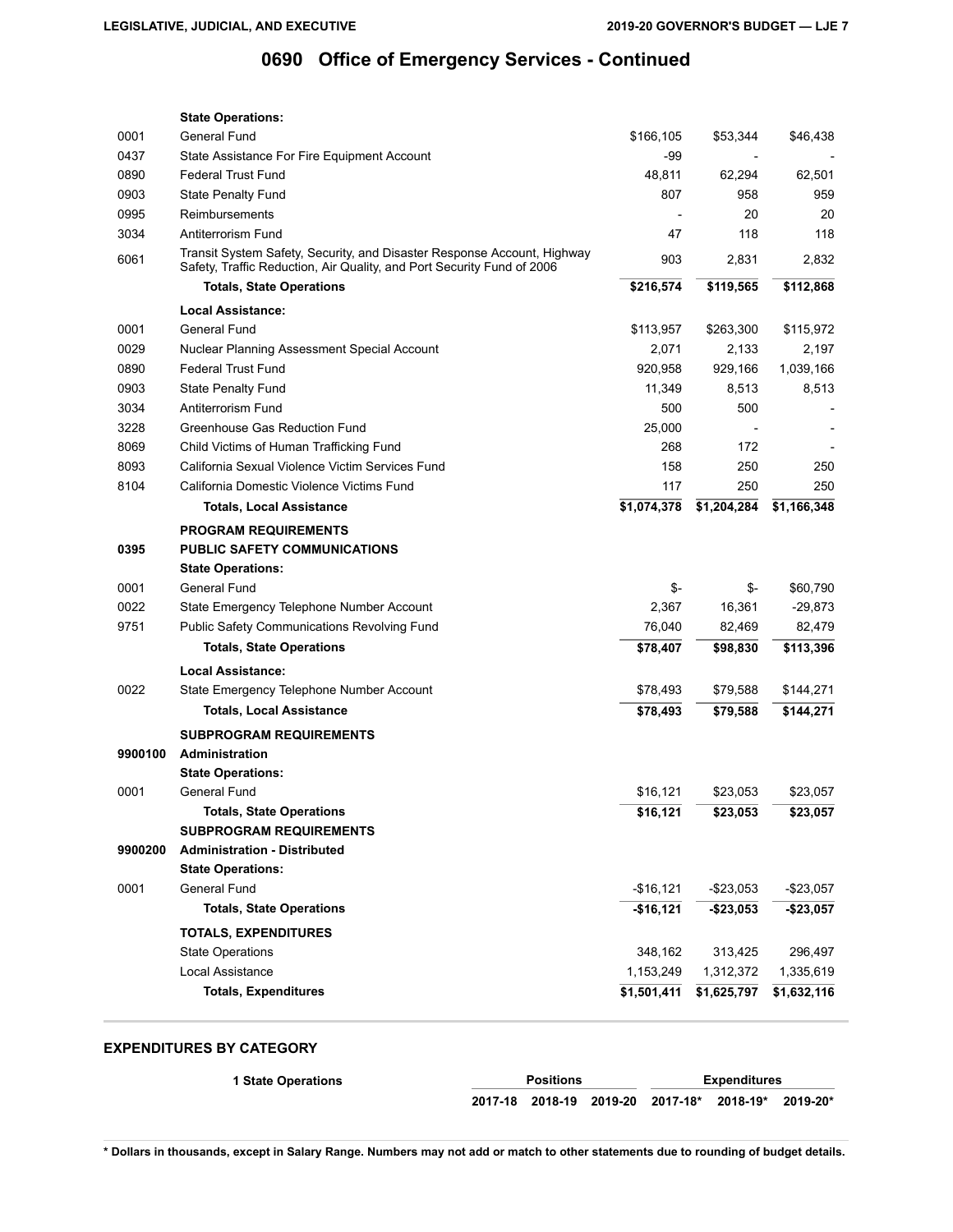| PERSONAL SERVICES                                                   |         |                 |         |           |           |           |
|---------------------------------------------------------------------|---------|-----------------|---------|-----------|-----------|-----------|
| <b>Baseline Positions</b>                                           | 893.0   | 1.034.6         | 1.036.6 | \$81.017  | \$98,085  | \$98,239  |
| <b>Other Adjustments</b>                                            | 111.2   | $\qquad \qquad$ | 22.0    | 5.111     | 3.498     | 4.714     |
| <b>Net Totals, Salaries and Wages</b>                               | 1.004.2 | 1.034.6         | 1,058.6 | \$86,128  | \$101,583 | \$102,953 |
| <b>Staff Benefits</b>                                               |         |                 |         | 39.171    | 49.435    | 50.179    |
| <b>Totals, Personal Services</b>                                    | 1.004.2 | 1.034.6         | 1.058.6 | \$125,299 | \$151.018 | \$153,132 |
| OPERATING EXPENSES AND EQUIPMENT                                    |         |                 |         | \$222.863 | \$162,407 | \$143,337 |
| SPECIAL ITEMS OF EXPENSES                                           |         |                 |         |           |           | 28        |
| TOTALS, POSITIONS AND EXPENDITURES, ALL FUNDS<br>(State Operations) |         |                 |         | \$348.162 | \$313,425 | \$296,497 |

| 2 Local Assistance                                        | <b>Expenditures</b> |             |             |  |
|-----------------------------------------------------------|---------------------|-------------|-------------|--|
|                                                           | 2017-18*            | 2018-19*    | 2019-20*    |  |
| Goods - Other                                             | \$25,000            | -&          | - S         |  |
| Grants and Subventions - Governmental                     | 1.128.249           | 1.312.372   | 1.335.619   |  |
| <b>TOTALS, EXPENDITURES, ALL FUNDS (Local Assistance)</b> | \$1.153.249         | \$1.312.372 | \$1,335,619 |  |

### **DETAIL OF APPROPRIATIONS AND ADJUSTMENTS**

| <b>1 STATE OPERATIONS</b>                                                           | 2017-18*                 | $2018 - 19*$ | 2019-20*                 |
|-------------------------------------------------------------------------------------|--------------------------|--------------|--------------------------|
| <b>General Fund</b><br>0001                                                         |                          |              |                          |
| <b>APPROPRIATIONS</b>                                                               |                          |              |                          |
| 001 Budget Act appropriation                                                        | \$191,817                | \$74,015     | \$89,106                 |
| Allocation for Employee Compensation                                                |                          | 675          |                          |
| Allocation for Other Post-Employment Benefits                                       |                          | 293          |                          |
| <b>Allocation for Staff Benefits</b>                                                |                          | 261          |                          |
| Pending Legislation                                                                 | $\overline{\phantom{a}}$ | 10,000       |                          |
| Section 3.60 Pension Contribution Adjustment                                        |                          | 222          | $\overline{\phantom{a}}$ |
| 003 Budget Act appropriation                                                        | 5,789                    | 5.479        | 5,458                    |
| 004 Budget Act appropriation                                                        | 892                      | 931          | 953                      |
| Allocation for Employee Compensation                                                |                          | 9            |                          |
| Allocation for Other Post-Employment Benefits                                       |                          | 5            |                          |
| <b>Allocation for Staff Benefits</b>                                                |                          | 4            |                          |
| Section 3.60 Pension Contribution Adjustment                                        |                          | 4            |                          |
| 011 Budget Act appropriation (transfer to State Emergency Telephone Number Account) |                          |              | 50,000                   |
| <b>Totals Available</b>                                                             | \$198,498                | \$91,898     | \$145,517                |
| <b>TOTALS, EXPENDITURES</b>                                                         | \$198,498                | \$91,898     | \$145,517                |
| 0022 State Emergency Telephone Number Account                                       |                          |              |                          |
| <b>APPROPRIATIONS</b>                                                               |                          |              |                          |
| 001 Budget Act appropriation                                                        | \$2,367                  | \$18,653     | \$20,127                 |
| Allocation for Employee Compensation                                                |                          | 113          |                          |
| Allocation for Other Post-Employment Benefits                                       |                          | 29           |                          |
| <b>Allocation for Staff Benefits</b>                                                |                          | 43           |                          |
| Section 3.60 Pension Contribution Adjustment                                        |                          | 27           |                          |
| State Emergency Telephone Number Account Adjustment                                 |                          | $-2,504$     |                          |
| <b>Totals Available</b>                                                             | \$2,367                  | \$16,361     | \$20,127                 |
| <b>TOTALS, EXPENDITURES</b>                                                         | \$2,367                  | \$16,361     | \$20,127                 |
| Less funding provided by General Fund                                               |                          |              | $-50,000$                |
| <b>NET TOTALS, EXPENDITURES</b>                                                     | \$2,367                  | \$16,361     | $-$29,873$               |
| 0028 Unified Program Account                                                        |                          |              |                          |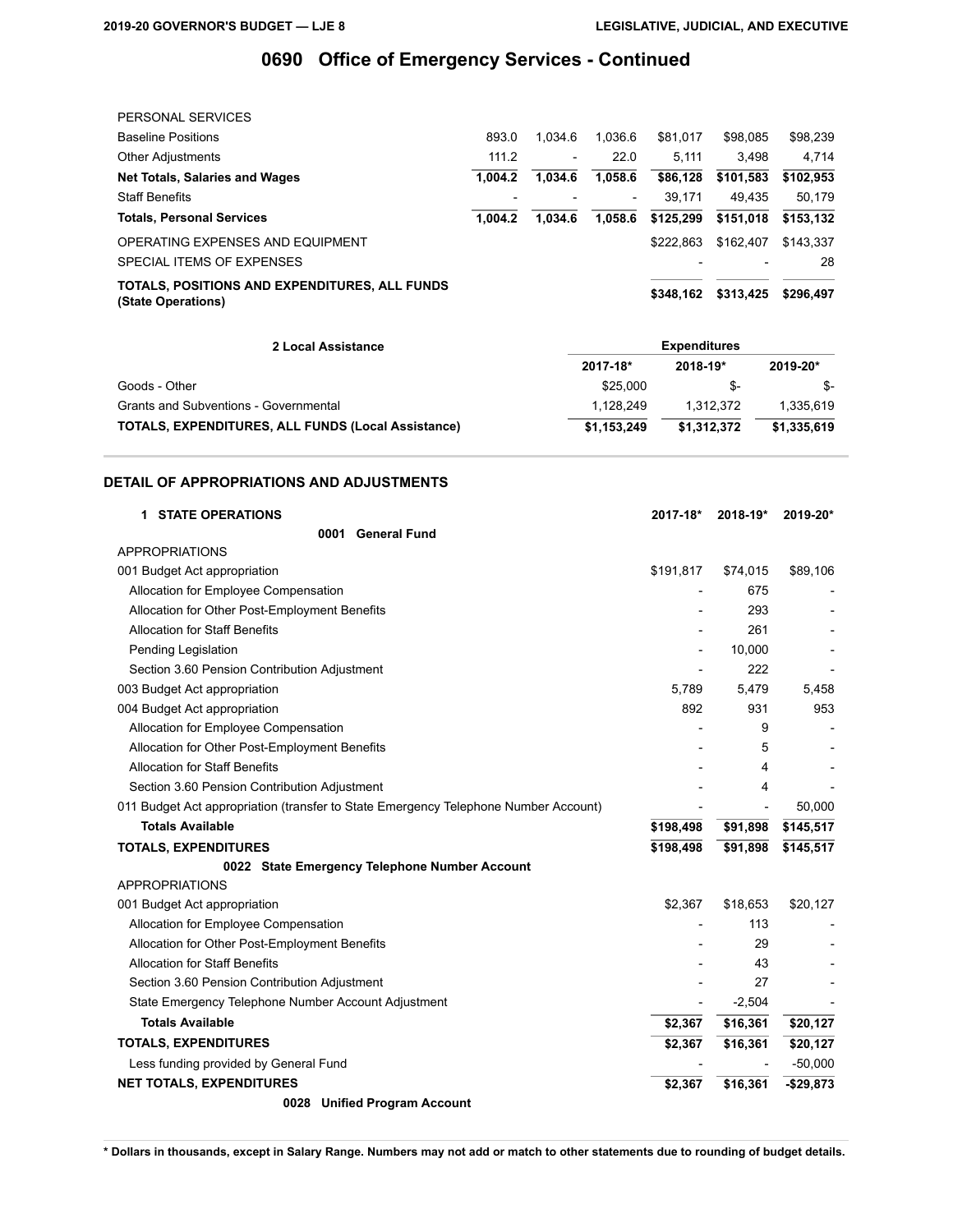| <b>APPROPRIATIONS</b>                            |          |          |          |
|--------------------------------------------------|----------|----------|----------|
| 001 Budget Act appropriation                     | \$565    | \$877    | \$910    |
| Allocation for Employee Compensation             |          | 16       |          |
| Allocation for Other Post-Employment Benefits    |          | 5        |          |
| <b>Allocation for Staff Benefits</b>             |          | 6        |          |
| Section 3.60 Pension Contribution Adjustment     |          | 5        |          |
| <b>Totals Available</b>                          | \$565    | \$909    | \$910    |
| <b>TOTALS, EXPENDITURES</b>                      | \$565    | \$909    | \$910    |
| 0029 Nuclear Planning Assessment Special Account |          |          |          |
| <b>APPROPRIATIONS</b>                            |          |          |          |
| 001 Budget Act appropriation                     | \$647    | \$1,165  | \$1,210  |
| Allocation for Employee Compensation             |          | 15       |          |
| Allocation for Other Post-Employment Benefits    |          | 8        |          |
| <b>Allocation for Staff Benefits</b>             |          | 5        |          |
| Section 3.60 Pension Contribution Adjustment     |          | 6        |          |
| <b>Totals Available</b>                          | \$647    | \$1,199  | \$1,210  |
| <b>TOTALS, EXPENDITURES</b>                      | \$647    | \$1,199  | \$1,210  |
| 0437 State Assistance For Fire Equipment Account |          |          |          |
| <b>APPROPRIATIONS</b>                            |          |          |          |
| Government Code section 8589.16                  | \$1      | \$100    | \$100    |
| <b>Totals Available</b>                          | \$1      | \$100    | \$100    |
| <b>TOTALS, EXPENDITURES</b>                      | \$1      | \$100    | \$100    |
| 0890 Federal Trust Fund                          |          |          |          |
| <b>APPROPRIATIONS</b>                            |          |          |          |
| 001 Budget Act appropriation                     | \$62,751 | \$83,478 | \$85,203 |
| Allocation for Employee Compensation             |          | 819      |          |
| Allocation for Other Post-Employment Benefits    |          | 298      |          |
| <b>Allocation for Staff Benefits</b>             |          | 304      |          |
| Section 3.60 Pension Contribution Adjustment     |          | 228      |          |
| <b>Totals Available</b>                          | \$62,751 | \$85,127 | \$85,203 |
| <b>TOTALS, EXPENDITURES</b>                      | \$62,751 | \$85,127 | \$85,203 |
| 0903 State Penalty Fund                          |          |          |          |
| <b>APPROPRIATIONS</b>                            |          |          |          |
| 001 Budget Act appropriation                     | \$807    | \$921    | \$959    |
| Allocation for Employee Compensation             |          | 19       |          |
| Allocation for Other Post-Employment Benefits    |          | 6        |          |
| <b>Allocation for Staff Benefits</b>             |          | 7        |          |
| Section 3.60 Pension Contribution Adjustment     |          | 5        |          |
| <b>Totals Available</b>                          | \$807    | \$958    | \$959    |
| <b>TOTALS, EXPENDITURES</b>                      | \$807    | \$958    | \$959    |
| 0995 Reimbursements                              |          |          |          |
| <b>APPROPRIATIONS</b>                            |          |          |          |
| Reimbursements                                   | \$5,074  | \$5,542  | \$5,015  |
| <b>TOTALS, EXPENDITURES</b>                      | \$5,074  | \$5,542  | \$5,015  |
| 3034 Antiterrorism Fund                          |          |          |          |
| <b>APPROPRIATIONS</b>                            |          |          |          |
| 010 Budget Act appropriation                     | \$509    | \$768    | \$798    |
| Allocation for Employee Compensation             |          | 13       |          |
| Allocation for Other Post-Employment Benefits    |          | 7        |          |
| <b>Allocation for Staff Benefits</b>             |          | 5        |          |
| Section 3.60 Pension Contribution Adjustment     |          | 5        |          |
| <b>Totals Available</b>                          | \$509    | \$798    | \$798    |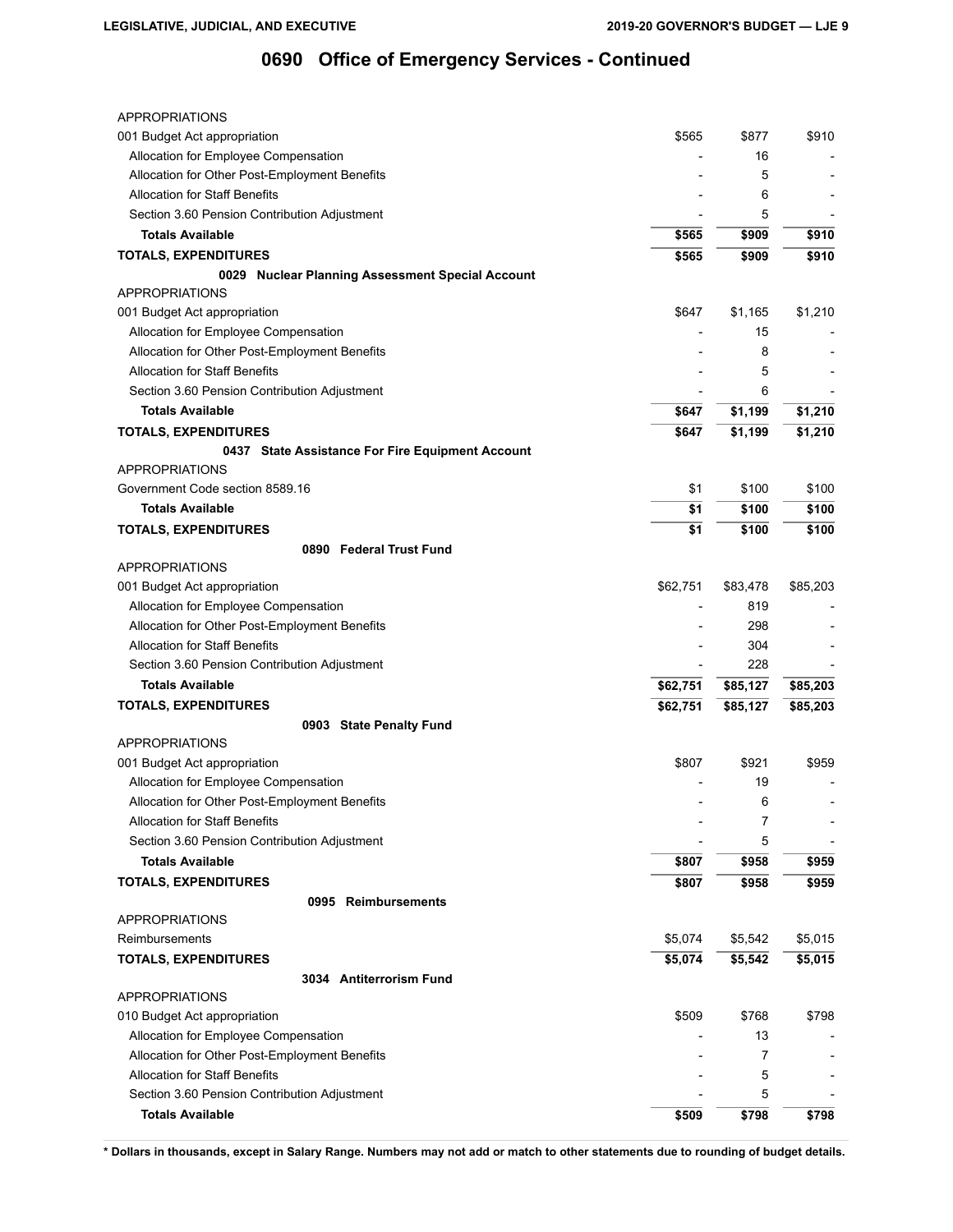| <b>TOTALS, EXPENDITURES</b>                                                                                                                            | \$509     | \$798         | \$798     |
|--------------------------------------------------------------------------------------------------------------------------------------------------------|-----------|---------------|-----------|
| 3228 Greenhouse Gas Reduction Fund                                                                                                                     |           |               |           |
| APPROPRIATIONS                                                                                                                                         |           |               |           |
| 001 Budget Act appropriation                                                                                                                           |           | \$25,000      | \$1,140   |
| Allocation for Employee Compensation                                                                                                                   |           | 14            |           |
| Allocation for Other Post-Employment Benefits                                                                                                          |           | 4             |           |
| <b>Allocation for Staff Benefits</b>                                                                                                                   |           | 5             |           |
| Section 3.60 Pension Contribution Adjustment                                                                                                           |           | 3             |           |
| <b>TOTALS, EXPENDITURES</b>                                                                                                                            |           | \$25,026      | \$1,140   |
| 6061 Transit System Safety, Security, and Disaster Response Account, Highway<br>Safety, Traffic Reduction, Air Quality, and Port Security Fund of 2006 |           |               |           |
| <b>APPROPRIATIONS</b>                                                                                                                                  | \$903     |               | \$2,832   |
| 001 Budget Act appropriation                                                                                                                           |           | \$2,787<br>23 |           |
| Allocation for Employee Compensation                                                                                                                   |           | 7             |           |
| Allocation for Other Post-Employment Benefits                                                                                                          |           |               |           |
| <b>Allocation for Staff Benefits</b>                                                                                                                   |           | 8             |           |
| Section 3.60 Pension Contribution Adjustment                                                                                                           |           | 6             |           |
| <b>Totals Available</b>                                                                                                                                | \$903     | \$2,831       | \$2,832   |
| <b>TOTALS, EXPENDITURES</b>                                                                                                                            | \$903     | \$2,831       | \$2,832   |
| 8039 Disaster Resistant Communities Account                                                                                                            |           |               |           |
| <b>APPROPRIATIONS</b>                                                                                                                                  |           |               |           |
| 001 Budget Act appropriation                                                                                                                           |           | \$207         | \$207     |
| <b>Totals Available</b>                                                                                                                                |           | \$207         | \$207     |
| <b>TOTALS, EXPENDITURES</b>                                                                                                                            |           | \$207         | \$207     |
| 9751 Public Safety Communications Revolving Fund                                                                                                       |           |               |           |
| <b>APPROPRIATIONS</b>                                                                                                                                  |           |               |           |
| 001 Budget Act appropriation                                                                                                                           | \$76,040  | \$80,048      | \$82,479  |
| Allocation for Employee Compensation                                                                                                                   |           | 1,314         |           |
| Allocation for Other Post-Employment Benefits                                                                                                          |           | 307           |           |
| <b>Allocation for Staff Benefits</b>                                                                                                                   |           | 491           |           |
| Section 3.60 Pension Contribution Adjustment                                                                                                           |           | 309           |           |
| <b>Totals Available</b>                                                                                                                                | \$76,040  | \$82,469      | \$82,479  |
| <b>TOTALS, EXPENDITURES</b>                                                                                                                            | \$76,040  | \$82,469      | \$82,479  |
| <b>Total Expenditures, All Funds, (State Operations)</b>                                                                                               | \$348,162 | \$313,425     | \$296,497 |
| 2 LOCAL ASSISTANCE                                                                                                                                     | 2017-18*  | $2018 - 19*$  | 2019-20*  |
| 0001 General Fund                                                                                                                                      |           |               |           |
| <b>APPROPRIATIONS</b>                                                                                                                                  |           |               |           |
| 101 Budget Act appropriation                                                                                                                           | \$45,630  | \$99,376      | \$56,671  |
| Chapter 449, Statutes of 2018 (SB 862)                                                                                                                 |           | 13,500        |           |
| Pending Legislation                                                                                                                                    |           | 50,000        |           |
| 102 Budget Act appropriation                                                                                                                           | 500       |               |           |
| 112 Budget Act appropriation                                                                                                                           |           | 127,237       | 82,614    |
| 112 Budget Act appropriation as amended by Chapter 54, Statutes of 2017                                                                                | 64,797    |               |           |
| 115 Budget Act appropriation                                                                                                                           | 3,030     | 1,687         | 1,687     |
| <b>Totals Available</b>                                                                                                                                | \$113,957 | \$291,800     | \$140,972 |
| <b>TOTALS, EXPENDITURES</b>                                                                                                                            | \$113,957 | \$291,800     | \$140,972 |
| 0022 State Emergency Telephone Number Account                                                                                                          |           |               |           |
| APPROPRIATIONS                                                                                                                                         |           |               |           |
| 101 Budget Act appropriation                                                                                                                           | \$78,493  | \$119,000     | \$144,271 |
| State Emergency Telephone Number Account Adjustment                                                                                                    |           | $-39,412$     |           |
| <b>Totals Available</b>                                                                                                                                | \$78,493  | \$79,588      | \$144,271 |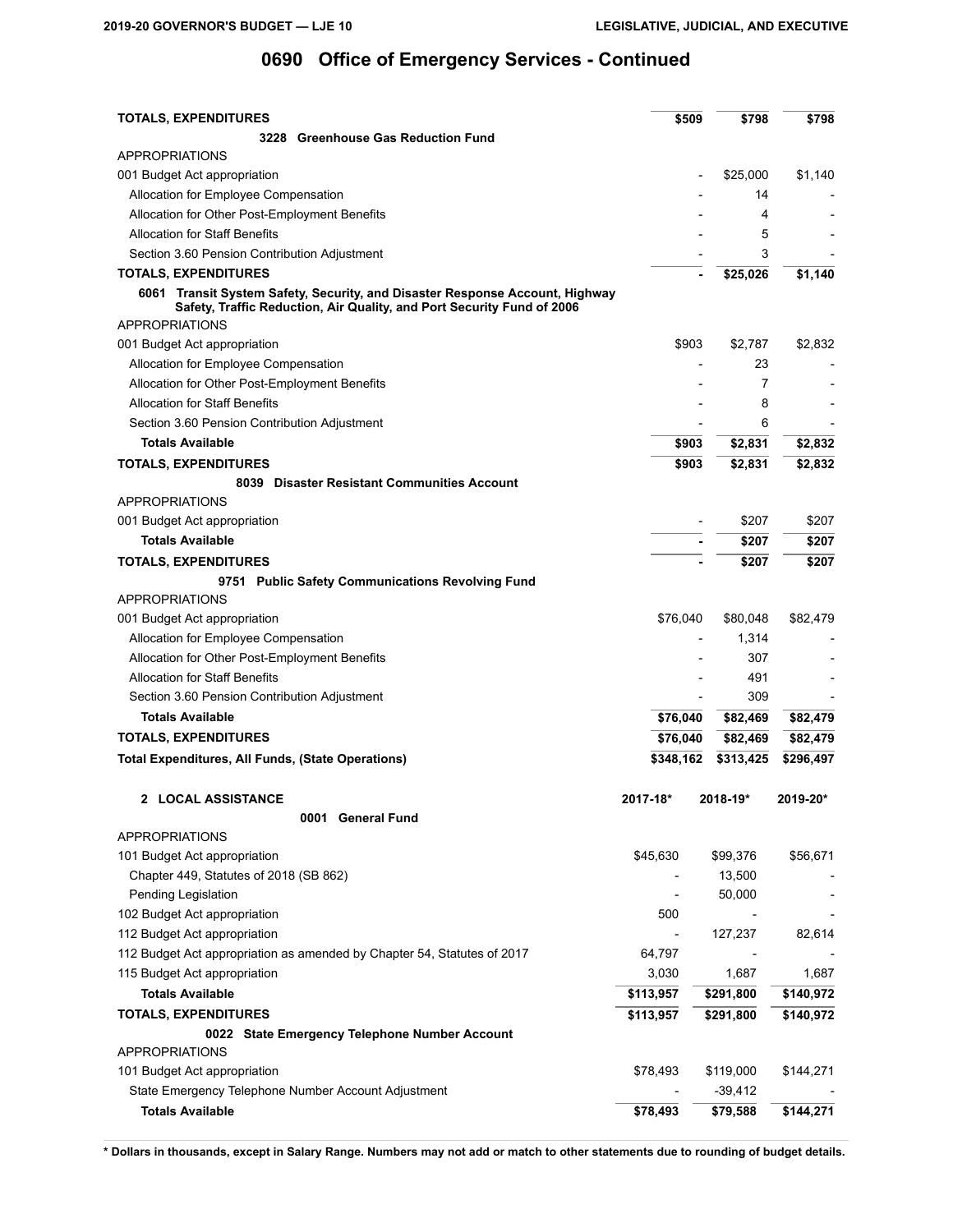| <b>TOTALS, EXPENDITURES</b>                                                    | \$78,493    | \$79,588    | \$144,271   |
|--------------------------------------------------------------------------------|-------------|-------------|-------------|
| 0029 Nuclear Planning Assessment Special Account                               |             |             |             |
| <b>APPROPRIATIONS</b>                                                          |             |             |             |
| 101 Budget Act appropriation                                                   | \$2,449     | \$2,133     | \$2,197     |
| <b>Totals Available</b>                                                        | \$2,449     | \$2,133     | \$2,197     |
| <b>TOTALS, EXPENDITURES</b>                                                    | \$2,449     | \$2,133     | \$2,197     |
| 0890 Federal Trust Fund                                                        |             |             |             |
| <b>APPROPRIATIONS</b>                                                          |             |             |             |
| 101 Budget Act appropriation                                                   | \$669,160   | \$669,766   | \$729,766   |
| 102 Budget Act appropriation                                                   | 251,798     | 259,400     | 309,400     |
| <b>Totals Available</b>                                                        | \$920,958   | \$929,166   | \$1,039,166 |
| <b>TOTALS, EXPENDITURES</b>                                                    | \$920,958   | \$929,166   | \$1,039,166 |
| 0903 State Penalty Fund                                                        |             |             |             |
| <b>APPROPRIATIONS</b>                                                          |             |             |             |
| 101 Budget Act appropriation                                                   | \$11,349    | \$8,513     | \$8,513     |
| <b>Totals Available</b>                                                        | \$11,349    | \$8,513     | \$8,513     |
| <b>TOTALS, EXPENDITURES</b>                                                    | \$11,349    | \$8,513     | \$8,513     |
| 3034 Antiterrorism Fund                                                        |             |             |             |
| <b>APPROPRIATIONS</b>                                                          |             |             |             |
| 101 Budget Act appropriation                                                   | \$500       | \$500       |             |
| <b>TOTALS, EXPENDITURES</b>                                                    | \$500       | \$500       |             |
| 3228 Greenhouse Gas Reduction Fund                                             |             |             |             |
| <b>APPROPRIATIONS</b>                                                          |             |             |             |
| 101 Budget Act appropriation as added by Chapter 249, Statutes of 2017         | \$25,000    |             |             |
| <b>TOTALS, EXPENDITURES</b>                                                    | \$25,000    |             |             |
| 8069 Child Victims of Human Trafficking Fund                                   |             |             |             |
| <b>APPROPRIATIONS</b>                                                          |             |             |             |
| 101 Budget Act appropriation                                                   | \$268       | \$172       |             |
| <b>TOTALS, EXPENDITURES</b>                                                    | \$268       | \$172       |             |
| 8084 American Red Cross, California Chapters Fund                              |             |             |             |
| <b>TOTALS, EXPENDITURES</b>                                                    |             |             |             |
| 8093 California Sexual Violence Victim Services Fund                           |             |             |             |
| <b>APPROPRIATIONS</b>                                                          |             |             |             |
| 101 Budget Act appropriation                                                   | \$158       | \$250       | \$250       |
| <b>Totals Available</b>                                                        | \$158       | \$250       | \$250       |
| <b>TOTALS, EXPENDITURES</b>                                                    | \$158       | \$250       | \$250       |
| 8104 California Domestic Violence Victims Fund                                 |             |             |             |
| <b>APPROPRIATIONS</b>                                                          |             |             |             |
| 101 Budget Act appropriation                                                   | \$117       | \$250       | \$250       |
| <b>Totals Available</b>                                                        | \$117       | \$250       | \$250       |
| <b>TOTALS, EXPENDITURES</b>                                                    | \$117       | \$250       | \$250       |
| Total Expenditures, All Funds, (Local Assistance)                              | \$1,153,249 | \$1,312,372 | \$1,335,619 |
| <b>TOTALS, EXPENDITURES, ALL FUNDS (State Operations and Local Assistance)</b> | \$1,501,411 | \$1,625,797 | \$1,632,116 |

# **FUND CONDITION STATEMENTS †**

|                                                            | 2017-18* | 2018-19*                 | 2019-20* |
|------------------------------------------------------------|----------|--------------------------|----------|
| 0022 State Emergency Telephone Number Account <sup>S</sup> |          |                          |          |
| <b>BEGINNING BALANCE</b>                                   | \$52,640 | \$36.654                 | \$6.087  |
| <b>Prior Year Adjustments</b>                              | 8.200    | $\overline{\phantom{a}}$ |          |
| Adjusted Beginning Balance                                 | \$60,840 | \$36.654                 | \$6,087  |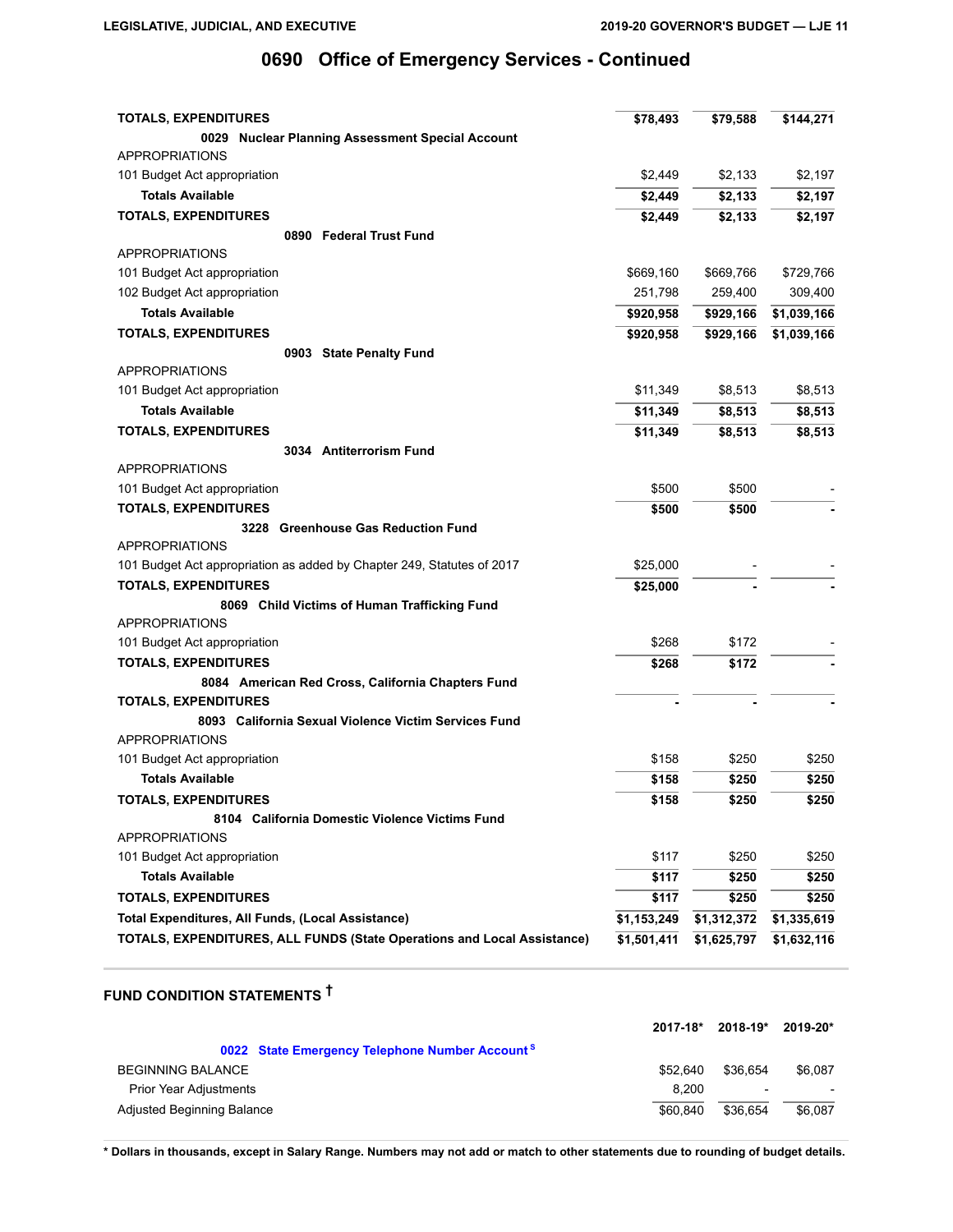REVENUES, TRANSFERS, AND OTHER ADJUSTMENTS

| Revenues:                                                                                                                                                                                               |           |           |           |
|---------------------------------------------------------------------------------------------------------------------------------------------------------------------------------------------------------|-----------|-----------|-----------|
| 4140500 Emergency Telephone User's Surcharge                                                                                                                                                            | 60,524    | 60,141    | 115,210   |
| 4171100 Cost Recoveries - Other                                                                                                                                                                         | 1         | 2         | 2         |
| 4171400 Escheat - Unclaimed Checks, Warrants, Bonds, and Coupons                                                                                                                                        | 10        |           |           |
| Transfers and Other Adjustments                                                                                                                                                                         |           |           |           |
| Revenue Transfer from Prepaid MTS 911 Account (3266) to State Emergency Telephone<br>Number Account (0022) per Chapter 885, Statutes of 2014 (AB 1717) Section 8 Revenue<br>and Taxation Code 42023 (a) | 1.445     | 1,410     | 1,408     |
| Total Revenues, Transfers, and Other Adjustments                                                                                                                                                        | \$61,980  | \$61,553  | \$116,620 |
| <b>Total Resources</b>                                                                                                                                                                                  | \$122,820 | \$98,207  | \$122,707 |
| EXPENDITURE AND EXPENDITURE ADJUSTMENTS                                                                                                                                                                 |           |           |           |
| Expenditures:                                                                                                                                                                                           |           |           |           |
| 0690 Office of Emergency Services (State Operations)                                                                                                                                                    | 2,367     | 16,361    | 20,127    |
| 0690 Office of Emergency Services (Local Assistance)                                                                                                                                                    | 78,493    | 79,588    | 144,271   |
| 3540 Department of Forestry and Fire Protection (State Operations)                                                                                                                                      | 3,723     | 3,815     | 3,815     |
| 7600 California Department of Tax and Fee Administration (State Operations)                                                                                                                             | 1,069     | 1,743     | 1,718     |
| 8880 Financial Information System for California (State Operations)                                                                                                                                     | 10        | 1         | $-2$      |
| 9892 Supplemental Pension Payments (State Operations)                                                                                                                                                   |           | 44        | 95        |
| 9900 Statewide General Administrative Expenditures (Pro Rata) (State Operations)                                                                                                                        | 504       | 568       | 254       |
| Expenditure Adjustments:                                                                                                                                                                                |           |           |           |
| Less funding provided by General Fund (State Operations)                                                                                                                                                |           | $-10,000$ | $-50,000$ |
| Total Expenditures and Expenditure Adjustments                                                                                                                                                          | \$86,166  | \$92,120  | \$120,278 |
| <b>FUND BALANCE</b>                                                                                                                                                                                     | \$36,654  | \$6,087   | \$2,429   |
| Reserve for economic uncertainties                                                                                                                                                                      | 36,654    | 6,087     | 2,429     |
| 0029 Nuclear Planning Assessment Special Account <sup>s</sup>                                                                                                                                           |           |           |           |
| <b>BEGINNING BALANCE</b>                                                                                                                                                                                | \$590     | \$1,215   | \$762     |
| Prior Year Adjustments                                                                                                                                                                                  | -595      |           |           |
| Adjusted Beginning Balance                                                                                                                                                                              | $-$ \$5   | \$1,215   | \$762     |
| REVENUES, TRANSFERS, AND OTHER ADJUSTMENTS                                                                                                                                                              |           |           |           |
| Revenues:                                                                                                                                                                                               |           |           |           |
| 4129200 Other Regulatory Fees                                                                                                                                                                           | 4,975     | 3,947     | 3,947     |
| Total Revenues, Transfers, and Other Adjustments                                                                                                                                                        | \$4,975   | \$3,947   | \$3,947   |
| <b>Total Resources</b>                                                                                                                                                                                  | \$4,970   | \$5,162   | \$4,709   |
| EXPENDITURE AND EXPENDITURE ADJUSTMENTS                                                                                                                                                                 |           |           |           |
| Expenditures:                                                                                                                                                                                           |           |           |           |
| 0690 Office of Emergency Services (State Operations)                                                                                                                                                    | 647       | 1,199     | 1,210     |
| 0690 Office of Emergency Services (Local Assistance)                                                                                                                                                    | 2,449     | 2,133     | 2,197     |
| 4265 Department of Public Health (State Operations)                                                                                                                                                     | 492       | 984       | 984       |
| 8880 Financial Information System for California (State Operations)                                                                                                                                     | 2         |           | $-1$      |
| 9892 Supplemental Pension Payments (State Operations)                                                                                                                                                   |           | 14        | 39        |
| 9900 Statewide General Administrative Expenditures (Pro Rata) (State Operations)                                                                                                                        | 165       | 70        | 68        |
| Total Expenditures and Expenditure Adjustments                                                                                                                                                          | \$3,755   | \$4,400   | \$4,497   |
| <b>FUND BALANCE</b>                                                                                                                                                                                     | \$1,215   | \$762     | \$212     |
| Reserve for economic uncertainties                                                                                                                                                                      | 1,215     | 762       | 212       |
|                                                                                                                                                                                                         |           |           |           |
| 0241 Local Public Prosecutors and Public Defenders Training Fund <sup>8</sup>                                                                                                                           |           |           |           |
| <b>BEGINNING BALANCE</b>                                                                                                                                                                                | \$1,121   | \$851     | \$851     |
| Prior Year Adjustments                                                                                                                                                                                  | -275      |           |           |
| Adjusted Beginning Balance                                                                                                                                                                              | \$846     | \$851     | \$851     |
| REVENUES, TRANSFERS, AND OTHER ADJUSTMENTS                                                                                                                                                              |           |           |           |
| Revenues:                                                                                                                                                                                               |           |           |           |
| 4163000 Investment Income - Surplus Money Investments                                                                                                                                                   | 12        |           |           |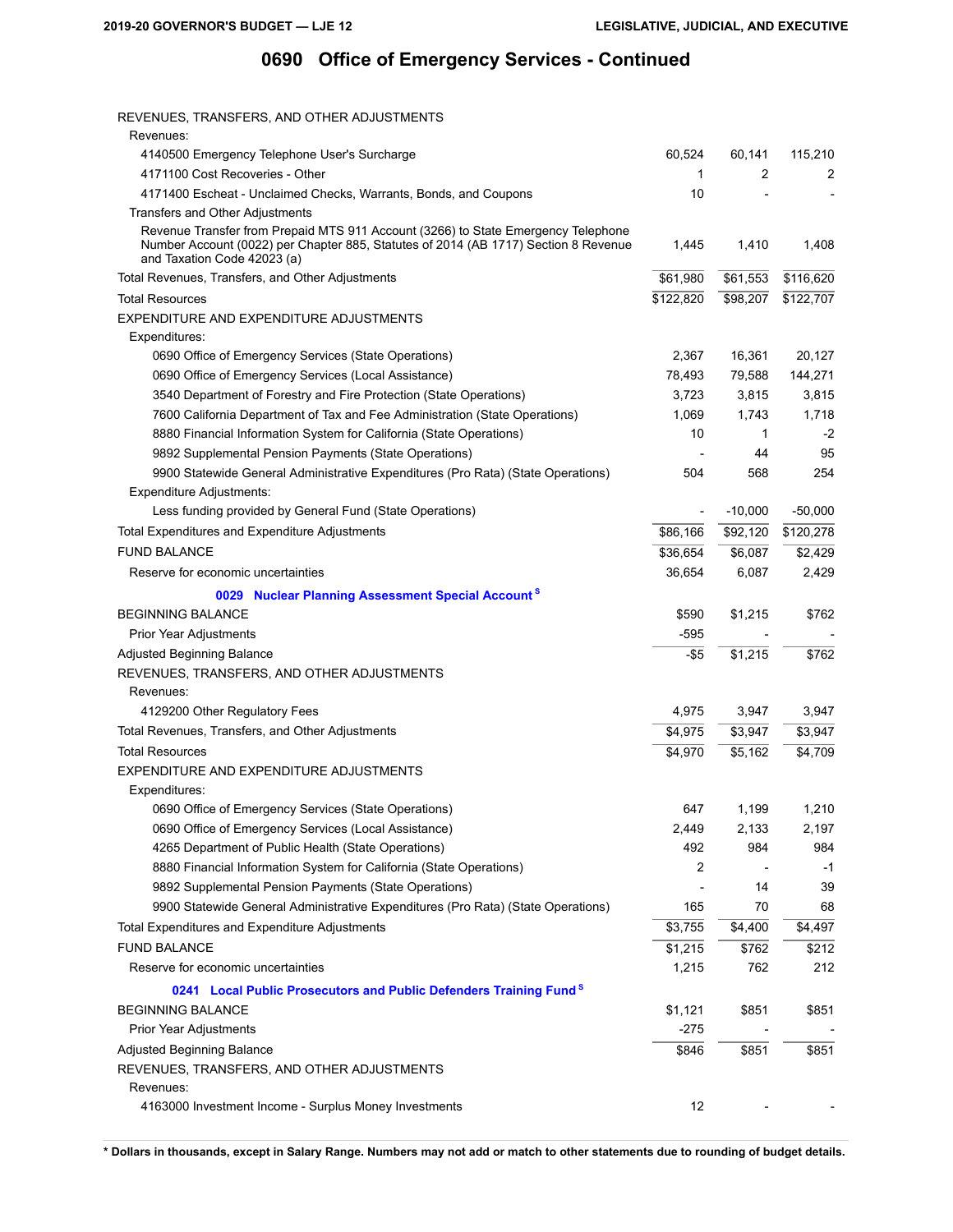| Total Revenues, Transfers, and Other Adjustments                                                             | \$12            |         |          |
|--------------------------------------------------------------------------------------------------------------|-----------------|---------|----------|
| <b>Total Resources</b>                                                                                       | \$858           | \$851   | \$851    |
| EXPENDITURE AND EXPENDITURE ADJUSTMENTS                                                                      |                 |         |          |
| Expenditures:                                                                                                |                 |         |          |
| 9892 Supplemental Pension Payments (State Operations)                                                        |                 |         | 1        |
| 9900 Statewide General Administrative Expenditures (Pro Rata) (State Operations)                             | 7               |         |          |
| Total Expenditures and Expenditure Adjustments                                                               | $\overline{$7}$ |         | \$1      |
| <b>FUND BALANCE</b>                                                                                          | \$851           | \$851   | \$850    |
| Reserve for economic uncertainties                                                                           | 851             | 851     | 850      |
| 0375 Disaster Response-Emergency Operations Account, Special Fund for Economic<br>Uncertainties <sup>s</sup> |                 |         |          |
| <b>BEGINNING BALANCE</b>                                                                                     | \$23            | \$23    | \$23     |
| Adjusted Beginning Balance                                                                                   | \$23            | \$23    | \$23     |
| <b>Total Resources</b>                                                                                       | \$23            | \$23    | \$23     |
| <b>FUND BALANCE</b>                                                                                          | \$23            | \$23    | \$23     |
| Reserve for economic uncertainties                                                                           | 23              | 23      | 23       |
| 0425 Victim - Witness Assistance Fund <sup>8</sup>                                                           |                 |         |          |
| <b>BEGINNING BALANCE</b>                                                                                     | \$322           |         |          |
| Prior Year Adjustments                                                                                       | -252            |         |          |
| <b>Adjusted Beginning Balance</b>                                                                            | \$70            |         |          |
| REVENUES, TRANSFERS, AND OTHER ADJUSTMENTS                                                                   |                 |         |          |
| Revenues:                                                                                                    |                 |         |          |
| 4131500 Felony Conviction Penalties                                                                          | 2               |         |          |
| 4163000 Investment Income - Surplus Money Investments                                                        | $\overline{7}$  |         |          |
| Total Revenues, Transfers, and Other Adjustments                                                             | \$9             |         |          |
| <b>Total Resources</b>                                                                                       | \$79            |         |          |
| EXPENDITURE AND EXPENDITURE ADJUSTMENTS                                                                      |                 |         |          |
| Expenditures:                                                                                                |                 |         |          |
| 8880 Financial Information System for California (State Operations)                                          | 2               |         |          |
| 9900 Statewide General Administrative Expenditures (Pro Rata) (State Operations)                             | 77              |         |          |
| Total Expenditures and Expenditure Adjustments                                                               | \$79            |         |          |
| <b>FUND BALANCE</b>                                                                                          |                 |         |          |
| Reserve for economic uncertainties                                                                           |                 |         |          |
| 0437 State Assistance For Fire Equipment Account <sup>s</sup>                                                |                 |         |          |
| <b>BEGINNING BALANCE</b>                                                                                     | \$1,867         | \$1,861 | \$1,861  |
| Prior Year Adjustments                                                                                       | $-5$            |         |          |
| Adjusted Beginning Balance                                                                                   | \$1,862         | \$1,861 | \$1,861  |
| REVENUES, TRANSFERS, AND OTHER ADJUSTMENTS                                                                   |                 |         |          |
| Revenues:                                                                                                    |                 |         |          |
| 4170400 Capital Asset Sales Proceeds                                                                         |                 | 100     | 100      |
| Total Revenues, Transfers, and Other Adjustments                                                             |                 | \$100   | \$100    |
| <b>Total Resources</b>                                                                                       | \$1,862         | \$1,961 | \$1,961  |
| EXPENDITURE AND EXPENDITURE ADJUSTMENTS                                                                      |                 |         |          |
| Expenditures:                                                                                                |                 |         |          |
| 0690 Office of Emergency Services (State Operations)                                                         | 1               | 100     | 100      |
| Total Expenditures and Expenditure Adjustments                                                               | \$1             | \$100   | \$100    |
| <b>FUND BALANCE</b>                                                                                          | \$1,861         | \$1,861 | \$1,861  |
| Reserve for economic uncertainties                                                                           | 1,861           | 1,861   | 1,861    |
| State Penalty Fund <sup>N</sup><br>0903                                                                      |                 |         |          |
| <b>BEGINNING BALANCE</b>                                                                                     |                 | \$1,019 | \$11,763 |
| Adjusted Beginning Balance                                                                                   |                 | \$1,019 | \$11,763 |
|                                                                                                              |                 |         |          |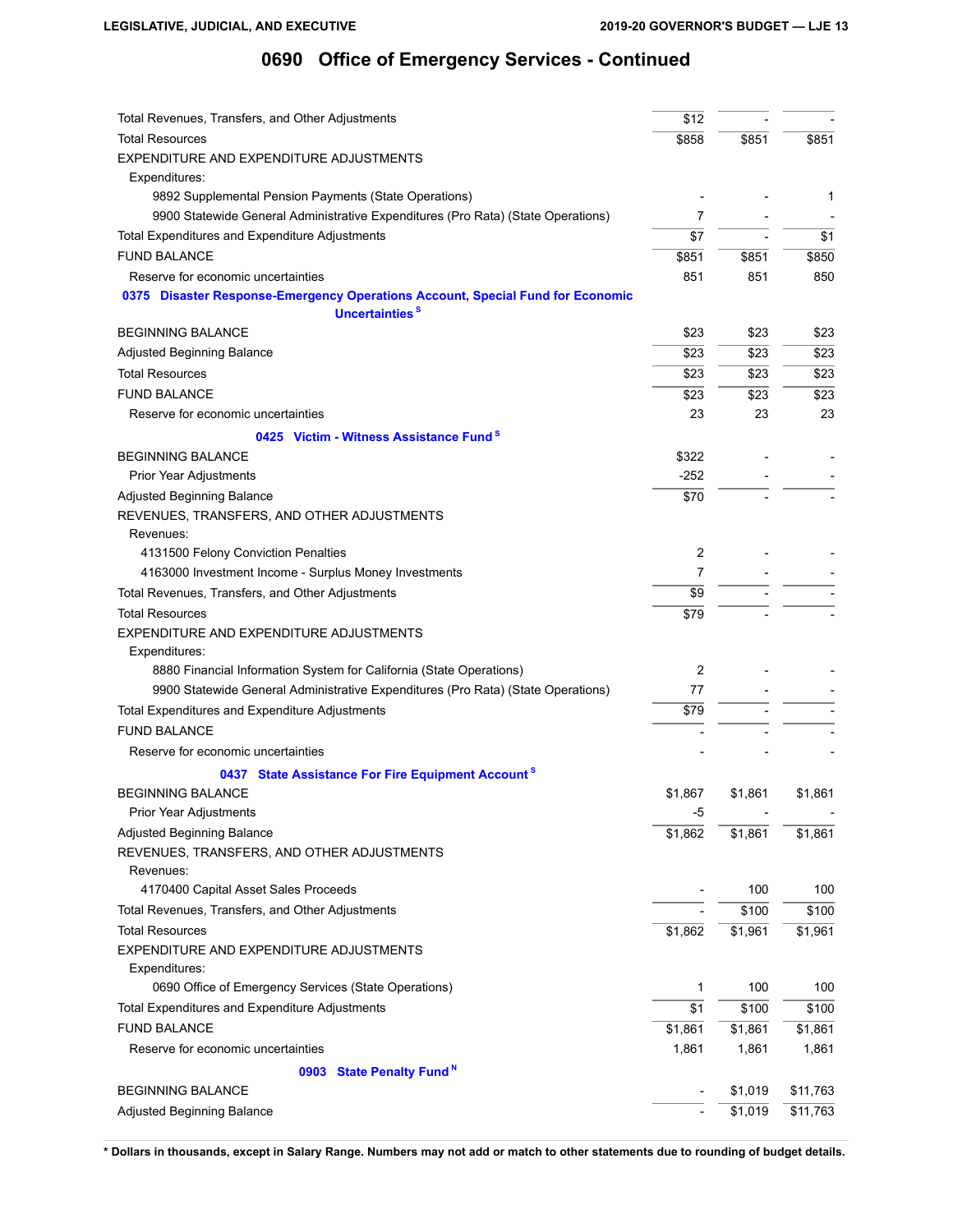| REVENUES, TRANSFERS, AND OTHER ADJUSTMENTS                                                                                                                              |                |          |          |
|-------------------------------------------------------------------------------------------------------------------------------------------------------------------------|----------------|----------|----------|
| Revenues:                                                                                                                                                               |                |          |          |
| 4172240 Fines and Penalties - External - Other                                                                                                                          | \$93,642       | 81,041   | 81,041   |
| <b>Transfers and Other Adjustments</b>                                                                                                                                  |                |          |          |
| Revenue Transfer from the State Penalty Fund (0903) to the Fish and Game Preservation<br>Fund (0200) per Penal Code 1464                                                | $-450$         | $-450$   | $-450$   |
| Revenue Transfer from the State Penalty Fund (0903) to the Restitution Fund (0214) per<br>Proposed Item 7870-011-0903                                                   | $-9,100$       | $-6,534$ | $-6,534$ |
| Revenue Transfer from the State Penalty Fund (0903) to the Traumatic Brain Injury Fund<br>(0311) per Proposed Item 5160-011-0903                                        | $-800$         | $-800$   |          |
| Total Revenues, Transfers, and Other Adjustments                                                                                                                        | \$83,292       | \$73,257 | \$74,057 |
| <b>Total Resources</b>                                                                                                                                                  | \$83,292       | \$74,276 | \$85,820 |
| EXPENDITURE AND EXPENDITURE ADJUSTMENTS                                                                                                                                 |                |          |          |
| Expenditures:                                                                                                                                                           |                |          |          |
| 0690 Office of Emergency Services (State Operations)                                                                                                                    | 807            | 958      | 959      |
| 0690 Office of Emergency Services (Local Assistance)                                                                                                                    | 11,349         | 8,513    | 8,513    |
| 0820 Department of Justice (State Operations)                                                                                                                           | 137            | 124      | 124      |
| 0820 Department of Justice (Local Assistance)                                                                                                                           | 3,113          | 2,354    | 2,354    |
| 0840 State Controller (State Operations)                                                                                                                                | 1,493          | 1,554    | 1,554    |
| 5227 Board of State and Community Corrections (State Operations)                                                                                                        | 2,488          |          |          |
| 5227 Board of State and Community Corrections (Local Assistance)                                                                                                        | 14,701         |          |          |
| 6100 Department of Education (State Operations)                                                                                                                         | 780            |          |          |
| 8120 Commission on Peace Officer Standards and Training (State Operations)                                                                                              | 33,098         | 33,932   | 31,076   |
| 8120 Commission on Peace Officer Standards and Training (Local Assistance)                                                                                              | 14,143         | 13,974   | 13,428   |
| 8880 Financial Information System for California (State Operations)                                                                                                     | 2              |          |          |
| 9892 Supplemental Pension Payments (State Operations)                                                                                                                   | $\overline{a}$ | 43       | 573      |
| 9900 Statewide General Administrative Expenditures (Pro Rata) (State Operations)                                                                                        | 162            | 1,061    | 2,829    |
| Total Expenditures and Expenditure Adjustments                                                                                                                          | \$82,273       | \$62,513 | \$61,410 |
| <b>FUND BALANCE</b>                                                                                                                                                     | \$1,019        | \$11,763 | \$24,410 |
| Reserve for economic uncertainties                                                                                                                                      | 1,019          | 11,763   | 24,410   |
| 3034 Antiterrorism Fund <sup>8</sup>                                                                                                                                    |                |          |          |
| <b>BEGINNING BALANCE</b>                                                                                                                                                | \$2,450        | \$1,734  | \$1,180  |
| <b>Adjusted Beginning Balance</b>                                                                                                                                       | \$2,450        | \$1,734  | \$1,180  |
| REVENUES, TRANSFERS, AND OTHER ADJUSTMENTS                                                                                                                              |                |          |          |
| Revenues:                                                                                                                                                               |                |          |          |
| 4142500 License Plate Fees - Personalized Plates                                                                                                                        | 915            | 893      | 893      |
| Transfers and Other Adjustments                                                                                                                                         |                |          |          |
| Revenue Transfer from California Memorial Scholarship Fund (3033) to the Antiterrorism<br>Fund (3034) per Education Code Section 70010.7 (Chapter 38, Statutes of 2002) |                | 478      |          |
| Total Revenues, Transfers, and Other Adjustments                                                                                                                        | \$915          | \$1,371  | \$893    |
| <b>Total Resources</b>                                                                                                                                                  | \$3,365        | \$3,105  | \$2,073  |
|                                                                                                                                                                         |                |          |          |

| EXPENDITURE AND EXPENDITURE ADJUSTMENTS                                          |         |         |         |
|----------------------------------------------------------------------------------|---------|---------|---------|
| Expenditures:                                                                    |         |         |         |
| 0690 Office of Emergency Services (State Operations)                             | 509     | 798     | 798     |
| 0690 Office of Emergency Services (Local Assistance)                             | 500     | 500     | -       |
| 8570 Department of Food and Agriculture (State Operations)                       | 534     | 534     | 534     |
| 8880 Financial Information System for California (State Operations)              | 2       |         | ٠       |
| 9892 Supplemental Pension Payments (State Operations)                            |         | 7       | 6       |
| 9900 Statewide General Administrative Expenditures (Pro Rata) (State Operations) | 86      | 86      | 51      |
| Total Expenditures and Expenditure Adjustments                                   | \$1.631 | \$1.925 | \$1.389 |
| FUND BALANCE                                                                     | \$1.734 | \$1.180 | \$684   |
| Reserve for economic uncertainties                                               | 1.734   | 1.180   | 684     |
|                                                                                  |         |         |         |

**3075 [Unlawful Sales Reduction Fund](http://www.dof.ca.gov/budget/manual_state_funds/Find_a_Fund/documents/3075.pdf) <sup>S</sup>**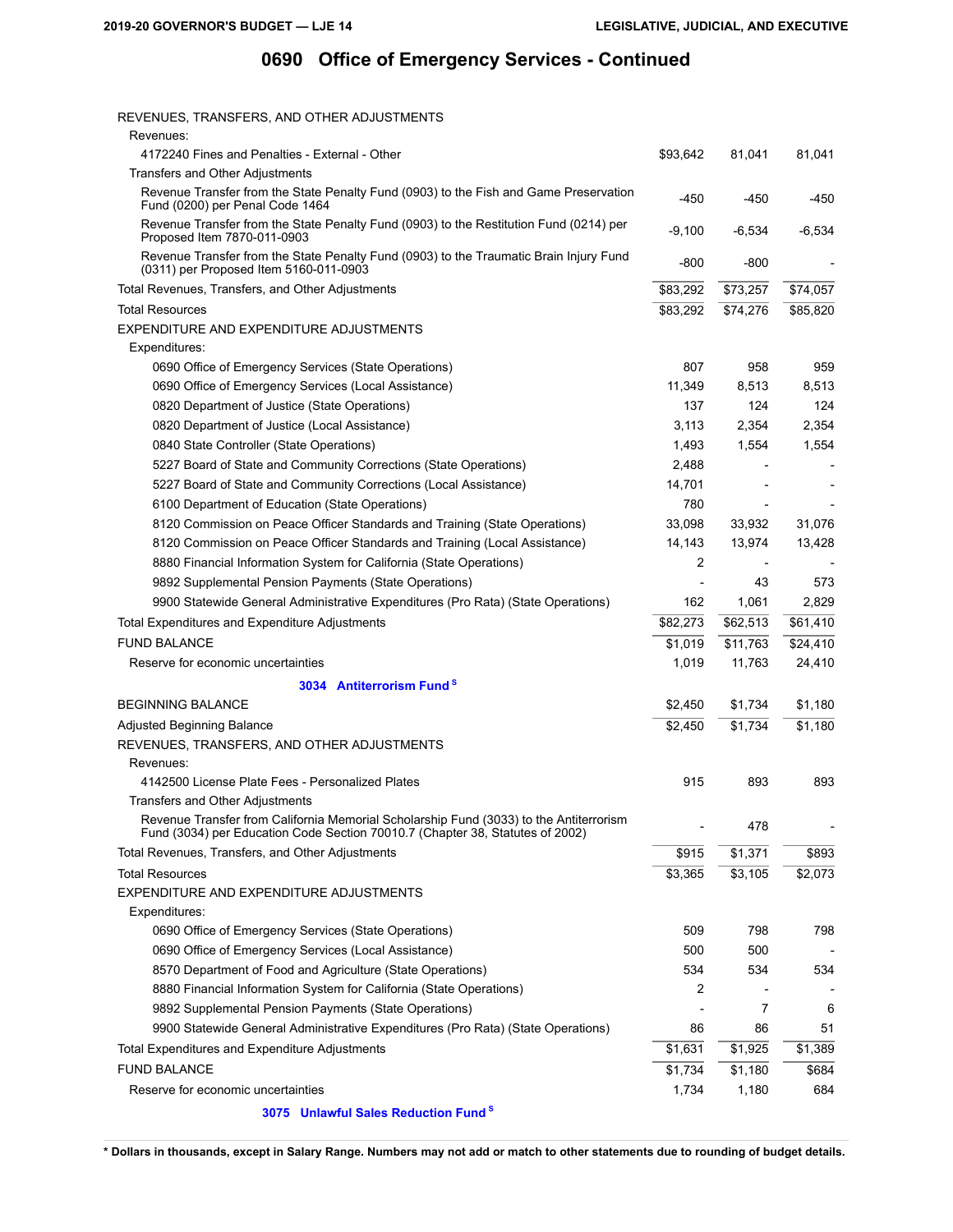| <b>BEGINNING BALANCE</b>                                                                                                                                                                                        | \$85     | \$85      | \$86      |
|-----------------------------------------------------------------------------------------------------------------------------------------------------------------------------------------------------------------|----------|-----------|-----------|
| Adjusted Beginning Balance                                                                                                                                                                                      | \$85     | \$85      | \$86      |
| REVENUES, TRANSFERS, AND OTHER ADJUSTMENTS                                                                                                                                                                      |          |           |           |
| Revenues:                                                                                                                                                                                                       |          |           |           |
| 4173000 Penalty Assessments - Other                                                                                                                                                                             |          | 1         | 1         |
| Total Revenues, Transfers, and Other Adjustments                                                                                                                                                                |          | \$1       | \$1       |
| <b>Total Resources</b>                                                                                                                                                                                          | \$85     | \$86      | \$87      |
| <b>FUND BALANCE</b>                                                                                                                                                                                             | \$85     | \$86      | \$87      |
| Reserve for economic uncertainties                                                                                                                                                                              | 85       | 86        | 87        |
| 3112 Equality in Prevention and Services for Domestic Abuse Fund <sup>8</sup>                                                                                                                                   |          |           |           |
| <b>BEGINNING BALANCE</b>                                                                                                                                                                                        | \$27     | \$52      | \$76      |
| Prior Year Adjustments                                                                                                                                                                                          | 1        |           |           |
| Adjusted Beginning Balance                                                                                                                                                                                      | \$28     | \$52      | \$76      |
| REVENUES, TRANSFERS, AND OTHER ADJUSTMENTS                                                                                                                                                                      |          |           |           |
| Revenues:                                                                                                                                                                                                       |          |           |           |
| 4129200 Other Regulatory Fees                                                                                                                                                                                   | 24       | 24        | 24        |
| Total Revenues, Transfers, and Other Adjustments                                                                                                                                                                | \$24     | \$24      | \$24      |
| <b>Total Resources</b>                                                                                                                                                                                          | \$52     | \$76      | \$100     |
| <b>FUND BALANCE</b>                                                                                                                                                                                             | \$52     | \$76      | \$100     |
| Reserve for economic uncertainties                                                                                                                                                                              | 52       | 76        | 100       |
| 3260 Regional Railroad Accident Preparedness and Immediate Response Fund <sup>8</sup>                                                                                                                           |          |           |           |
| <b>BEGINNING BALANCE</b>                                                                                                                                                                                        | \$965    | \$1,233   | \$767     |
| Prior Year Adjustments                                                                                                                                                                                          | 391      |           |           |
| Adjusted Beginning Balance                                                                                                                                                                                      | \$1,356  | \$1,233   | \$767     |
| <b>Total Resources</b>                                                                                                                                                                                          | \$1,356  | \$1,233   | \$767     |
| EXPENDITURE AND EXPENDITURE ADJUSTMENTS                                                                                                                                                                         |          |           |           |
| Expenditures:                                                                                                                                                                                                   |          |           |           |
| 7600 California Department of Tax and Fee Administration (State Operations)                                                                                                                                     | 123      |           |           |
| 9892 Supplemental Pension Payments (State Operations)                                                                                                                                                           |          |           | 7         |
| 9900 Statewide General Administrative Expenditures (Pro Rata) (State Operations)                                                                                                                                |          | 466       | 47        |
| Total Expenditures and Expenditure Adjustments                                                                                                                                                                  | \$123    | \$466     | \$54      |
| <b>FUND BALANCE</b>                                                                                                                                                                                             | \$1,233  | \$767     | \$713     |
| Reserve for economic uncertainties                                                                                                                                                                              | 1,233    | 767       | 713       |
| 3266 Prepaid MTS 911 Account <sup>s</sup>                                                                                                                                                                       |          |           |           |
| <b>BEGINNING BALANCE</b>                                                                                                                                                                                        | \$903    |           |           |
| Prior Year Adjustments                                                                                                                                                                                          | $-903$   |           |           |
| REVENUES, TRANSFERS, AND OTHER ADJUSTMENTS                                                                                                                                                                      |          |           |           |
| <b>Transfers and Other Adjustments</b>                                                                                                                                                                          |          |           |           |
| Revenue Transfer from Prepaid MTS 911 Account (3266) to State Emergency Telephone<br>Number Account (0022) per Chapter 885, Statutes of 2014 (AB 1717) Section 8 Revenue<br>and Taxation Code Section 42023 (a) | $-1,445$ | $-$1,410$ | $-$1,408$ |
| Revenue Transfer from Prepaid Mobile Telephony Services Surcharge Fund (3251) to<br>Prepaid MTS 911 Account (3266) per Revenue and Taxation Code Section 42023(a)                                               | 1,445    | 1,410     | 1,408     |
| <b>FUND BALANCE</b>                                                                                                                                                                                             |          |           |           |

† Fiscal year 2017-18 budget information reflects the latest available estimates pending final completion of the year-end financial reports for this department and/or the fund(s). Review and reconciliation of 2017-18 ending fund balance will be completed in the spring to evaluate if a budget adjustment is required.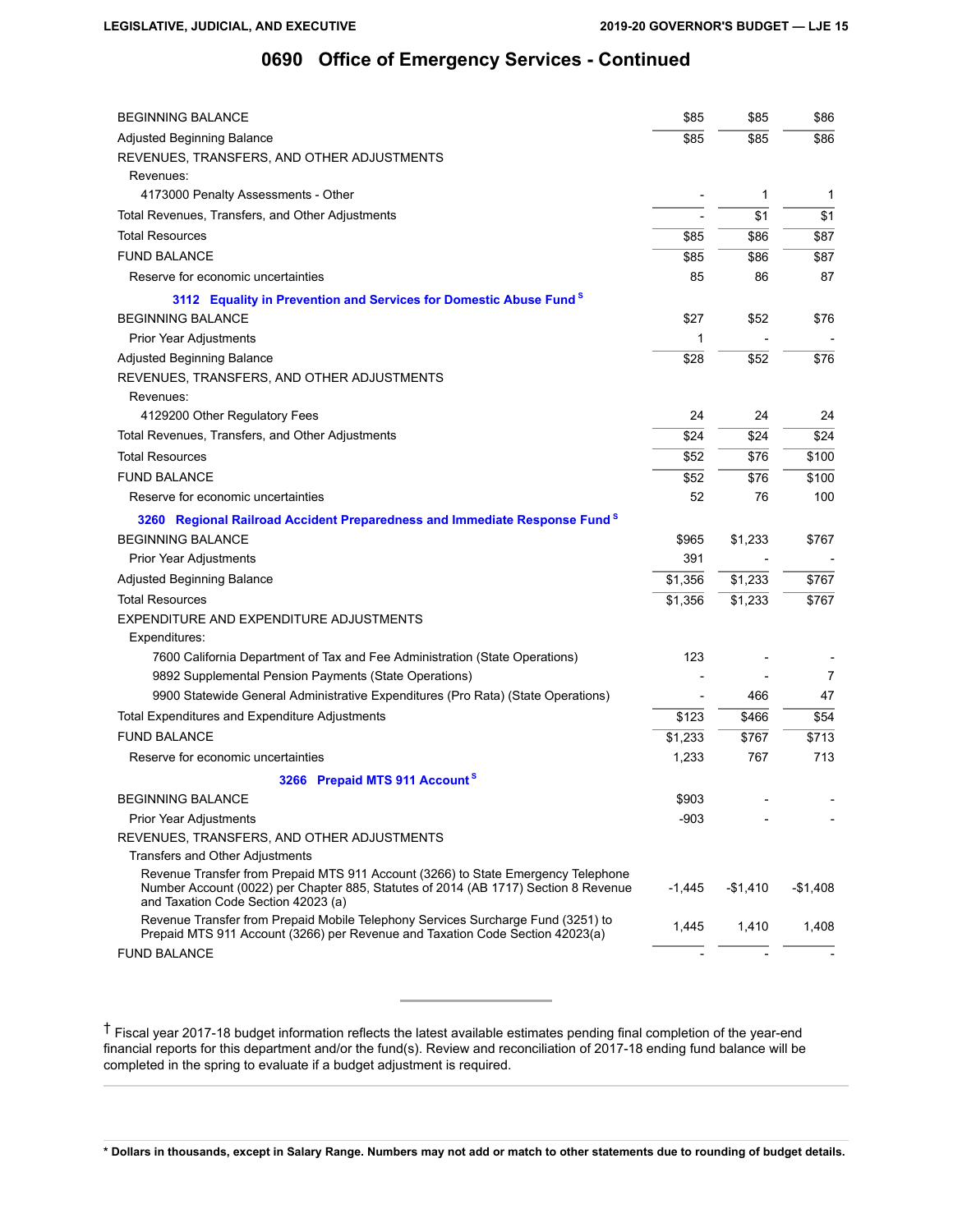### **CHANGES IN AUTHORIZED POSITIONS**

|                                                           | <b>Positions</b> |         | <b>Expenditures</b> |          |                          |           |
|-----------------------------------------------------------|------------------|---------|---------------------|----------|--------------------------|-----------|
|                                                           | 2017-18          | 2018-19 | 2019-20             | 2017-18* | 2018-19*                 | 2019-20*  |
| <b>Baseline Positions</b>                                 | 893.0            | 1,034.6 | 1,036.6             | \$81,017 | \$98,085                 | \$98,239  |
| <b>Salary and Other Adjustments</b>                       | 111.2            |         | 8.0                 | 5,111    | 3,498                    | 3,498     |
| <b>Workload and Administrative Adjustments</b>            |                  |         |                     |          |                          |           |
| <b>Broadband Communication and 9-1-1 Integration</b>      |                  |         |                     |          |                          |           |
| Program Mgr II                                            |                  |         | 1.0                 |          |                          | 87        |
| Staff Svcs Analyst (Gen)                                  |                  |         | 1.0                 |          |                          | 50        |
| Telecomms Sys Analyst II                                  |                  |         | 3.0                 |          | $\overline{\phantom{0}}$ | 207       |
| Telecomms Sys Mgr I (Supvr)                               |                  |         | 1.0                 |          |                          | 82        |
| California Interoperable Public Safety Radio System       |                  |         |                     |          |                          |           |
| Assoc Telecomms Engr                                      |                  |         | 5.0                 |          | $\overline{\phantom{0}}$ | 515       |
| Sr Telecomms Engr                                         |                  |         | 1.0                 |          |                          | 118       |
| Sr Telecomms Techn                                        |                  |         | 1.0                 |          |                          | 81        |
| Telecomms Sys Mgr I (Spec)                                |                  |         | 1.0                 |          |                          | 76        |
| TOTALS, WORKLOAD AND ADMINISTRATIVE<br><b>ADJUSTMENTS</b> |                  |         | 14.0                | \$-      | \$-                      | \$1,216   |
| <b>Totals, Adjustments</b>                                | 111.2            | ۰       | 22.0                | \$5,111  | \$3,498                  | \$4,714   |
| <b>TOTALS, SALARIES AND WAGES</b>                         | 1,004.2          | 1,034.6 | 1,058.6             | \$86,128 | \$101,583                | \$102,953 |

#### **INFRASTRUCTURE OVERVIEW**

The Office of Emergency Services' infrastructure includes a headquarters facility, an administrative building, and an Inland Regional Operations Center in Sacramento County; a Coastal Regional Operations Center in Fairfield in Solano County; a Southern Regional Operations Center located at Los Alamitos Joint Forces Training Base in Orange County; the California Specialized Training Institute at Camp San Luis Obispo; and various small field offices throughout the state.

The Public Safety Communications division (PSC) is comprised of a main leased complex in Sacramento and 45 field locations throughout the state. These locations include 8 area offices and 37 area shops, positioned geographically to facilitate maintenance and installation services to remote communication sites and customers throughout the state. In addition, the PSC maintains and operates 10 communications vaults/towers and a total of more than 3,500 radio frequency points of presence.

### **SUMMARY OF PROJECTS**

|                | <b>State Building Program</b><br><b>Expenditures</b>                      |          | 2017-18*                 | 2018-19* | 2019-20* |
|----------------|---------------------------------------------------------------------------|----------|--------------------------|----------|----------|
| 0405           | <b>CAPITAL OUTLAY</b><br><b>Projects</b>                                  |          |                          |          |          |
| 0000121        | Relocation of Red Mountain Communications Site, Del Norte County          |          | $\qquad \qquad$          | 19,052   |          |
|                | <b>Preliminary Plans</b>                                                  |          | $\qquad \qquad$          | 553      |          |
|                | <b>Working Drawings</b>                                                   |          | $\overline{\phantom{0}}$ | 1,261    |          |
|                | Construction                                                              |          | -                        | 15,382   |          |
|                | Equipment                                                                 |          | -                        | 1.856    |          |
| 0000985        | Sacramento: Fire Apparatus Maintenance Shop and General Purpose Warehouse |          |                          |          | 2,200    |
|                | Acquisition                                                               |          |                          |          | 2,200    |
|                | TOTALS, EXPENDITURES, ALL PROJECTS                                        |          | \$-                      | \$19,052 | \$2,200  |
| <b>FUNDING</b> |                                                                           | 2017-18* | 2018-19*                 |          | 2019-20* |
| 0001           | General Fund                                                              | \$-      | \$19,052                 |          | \$2,200  |
|                | TOTALS, EXPENDITURES, ALL FUNDS                                           | \$-      | \$19,052                 |          | \$2,200  |